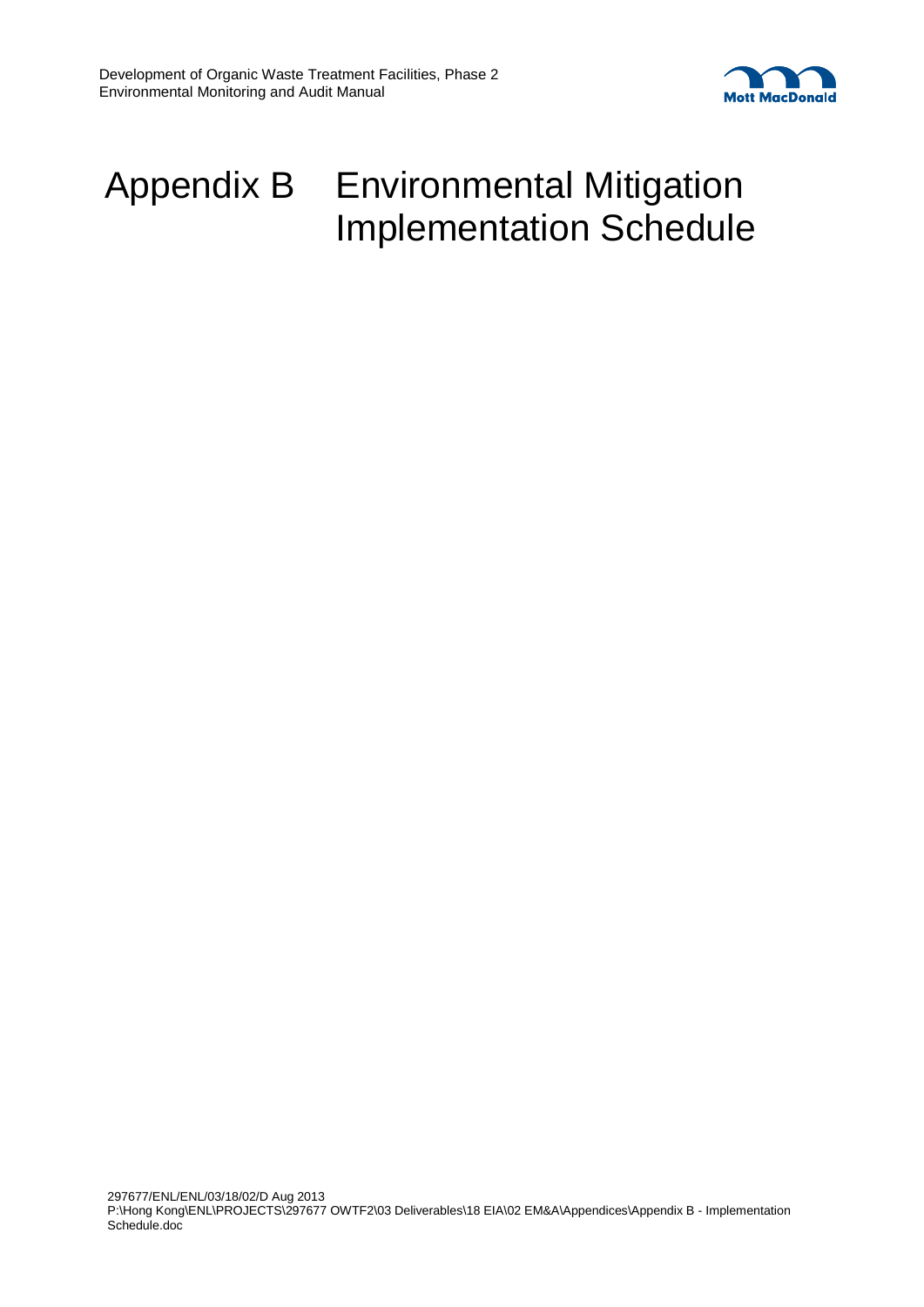

|                    |              |                                                                                                                                                                                                                                                                                                                                                                                                                                                                                                                                                                                                                                                                                                                                                                                                                                                       |                                                                                    | Implementation Stage <sup>1</sup> |     |     |    |     |                                                                                            |
|--------------------|--------------|-------------------------------------------------------------------------------------------------------------------------------------------------------------------------------------------------------------------------------------------------------------------------------------------------------------------------------------------------------------------------------------------------------------------------------------------------------------------------------------------------------------------------------------------------------------------------------------------------------------------------------------------------------------------------------------------------------------------------------------------------------------------------------------------------------------------------------------------------------|------------------------------------------------------------------------------------|-----------------------------------|-----|-----|----|-----|--------------------------------------------------------------------------------------------|
| <b>EIA</b><br>Ref. | EM&A<br>Ref. | <b>Environmental Protection Measures</b>                                                                                                                                                                                                                                                                                                                                                                                                                                                                                                                                                                                                                                                                                                                                                                                                              | <b>Location / Duration of</b><br>measures / Timing of<br>completion of<br>measures | Implementation<br><b>Agent</b>    | Des | Con | Op | Dec | <b>Relevant</b><br>Legislation &<br><b>Guidelines</b>                                      |
|                    |              | <b>Air Quality Impact (Construction)</b>                                                                                                                                                                                                                                                                                                                                                                                                                                                                                                                                                                                                                                                                                                                                                                                                              |                                                                                    |                                   |     |     |    |     |                                                                                            |
| 3.8.1.1            | 2.4          | <b>General Dust Control Measures</b><br>Dust emissions could be suppressed by regular water spraying<br>on site. In general, water spraying twice a day could reduce dust<br>emission from active construction area by 50%. However, for the<br>Project more frequent water spraying is proposed. Watering<br>eight times per day, or once every 1.5 hours, is suggested at all<br>active works areas in order to achieve a higher dust suppression<br>efficiency of 87.5%.                                                                                                                                                                                                                                                                                                                                                                           | Within construction site /<br>Duration of the<br>construction phase                | Contractor                        |     | ✓   |    |     | EIA<br>Recommendation<br>and Air Pollution<br>Control<br>(Construction<br>Dust) Regulation |
| 3.8.1.2            | 2.4          | <b>Best Practice For Dust Control</b>                                                                                                                                                                                                                                                                                                                                                                                                                                                                                                                                                                                                                                                                                                                                                                                                                 | Within construction site /                                                         | Contractor                        |     | ✓   |    |     | <b>EIA</b>                                                                                 |
|                    |              | The relevant best practices for dust control as stipulated in the<br>Air Pollution Control (construction Dust) Regulation should be<br>adopted to further reduce the construction dust impacts of the<br>Project. These best practices include:                                                                                                                                                                                                                                                                                                                                                                                                                                                                                                                                                                                                       | Duration of the<br>construction phase                                              |                                   |     |     |    |     | Recommendation<br>and Air Pollution<br>Control<br>(Construction                            |
|                    |              | Good Site Management                                                                                                                                                                                                                                                                                                                                                                                                                                                                                                                                                                                                                                                                                                                                                                                                                                  |                                                                                    |                                   |     |     |    |     | Dust) Regulation                                                                           |
|                    |              | Good site management is important to help reducing<br>potential air quality impact down to an acceptable level. As a<br>general guide, the Contractor should maintain a high<br>standard of housekeeping to prevent emissions of fugitive<br>dust. Loading, unloading, handling and storage of raw<br>materials, wastes or by-products should be carried out in a<br>manner so as to minimise the release of visible dust<br>emission. Any piles of materials accumulated on or around<br>the work areas should be cleaned up regularly. Cleaning,<br>repair and maintenance of all plant facilities within the work<br>areas should be carried out in a manner minimising<br>generation of fugitive dust emissions. The material should be<br>handled properly to prevent fugitive dust emission before<br>cleaning.<br>Disturbed Parts of the Roads |                                                                                    |                                   |     |     |    |     |                                                                                            |
|                    |              |                                                                                                                                                                                                                                                                                                                                                                                                                                                                                                                                                                                                                                                                                                                                                                                                                                                       |                                                                                    |                                   |     |     |    |     |                                                                                            |
|                    |              | Each and every main temporary access should be paved<br>with concrete, bituminous hardcore materials or metal plates<br>and kept clear of dusty materials; or                                                                                                                                                                                                                                                                                                                                                                                                                                                                                                                                                                                                                                                                                         |                                                                                    |                                   |     |     |    |     |                                                                                            |
|                    |              | Unpaved parts of the road should be sprayed with water or a<br>٠<br>dust suppression chemical so as to keep the entire road                                                                                                                                                                                                                                                                                                                                                                                                                                                                                                                                                                                                                                                                                                                           |                                                                                    |                                   |     |     |    |     |                                                                                            |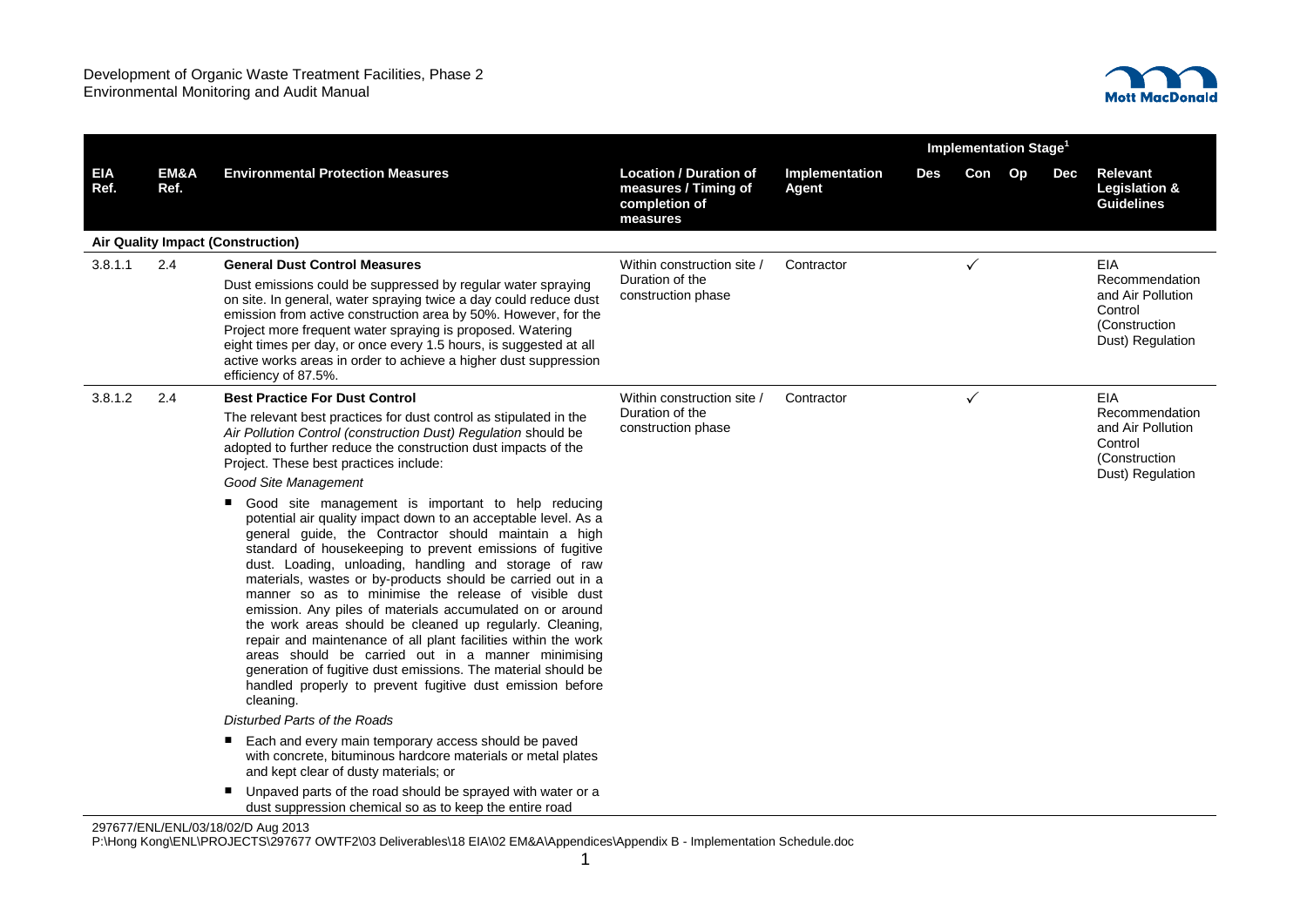

|                    |                         |                                                                                                                                                                                                                                                               |                                                                                    |                         | <b>Implementation Stage<sup>1</sup></b> |        |  |     |                                                                  |  |
|--------------------|-------------------------|---------------------------------------------------------------------------------------------------------------------------------------------------------------------------------------------------------------------------------------------------------------|------------------------------------------------------------------------------------|-------------------------|-----------------------------------------|--------|--|-----|------------------------------------------------------------------|--|
| <b>EIA</b><br>Ref. | <b>EM&amp;A</b><br>Ref. | <b>Environmental Protection Measures</b>                                                                                                                                                                                                                      | <b>Location / Duration of</b><br>measures / Timing of<br>completion of<br>measures | Implementation<br>Agent | Des                                     | Con Op |  | Dec | <b>Relevant</b><br><b>Legislation &amp;</b><br><b>Guidelines</b> |  |
|                    |                         | surface wet.                                                                                                                                                                                                                                                  |                                                                                    |                         |                                         |        |  |     |                                                                  |  |
|                    |                         | <b>Exposed Earth</b>                                                                                                                                                                                                                                          |                                                                                    |                         |                                         |        |  |     |                                                                  |  |
|                    |                         | Exposed earth should be properly treated by compaction,<br>hydroseeding, vegetation planting or seating with latex, vinyl,<br>bitumen within six months after the last construction activity<br>on the site or part of the site where the exposed earth lies. |                                                                                    |                         |                                         |        |  |     |                                                                  |  |
|                    |                         | Loading, Unloading or Transfer of Dusty Materials                                                                                                                                                                                                             |                                                                                    |                         |                                         |        |  |     |                                                                  |  |
|                    |                         | All dusty materials should be sprayed with water immediately<br>prior to any loading or transfer operation so as to keep the<br>dusty material wet.                                                                                                           |                                                                                    |                         |                                         |        |  |     |                                                                  |  |
|                    |                         | <b>Debris Handling</b>                                                                                                                                                                                                                                        |                                                                                    |                         |                                         |        |  |     |                                                                  |  |
|                    |                         | Any debris should be covered entirely by impervious<br>sheeting or stored in a debris collection area sheltered on<br>the top and the three sides.                                                                                                            |                                                                                    |                         |                                         |        |  |     |                                                                  |  |
|                    |                         | Before debris is dumped into a chute, water should be<br>sprayed so that it remains wet when it is dumped.                                                                                                                                                    |                                                                                    |                         |                                         |        |  |     |                                                                  |  |
|                    |                         | <b>Transport of Dusty Materials</b>                                                                                                                                                                                                                           |                                                                                    |                         |                                         |        |  |     |                                                                  |  |
|                    |                         | Vehicle used for transporting dusty materials/spoils should<br>be covered with tarpaulin or similar material. The cover<br>should extend over the edges of the sides and tailboards.                                                                          |                                                                                    |                         |                                         |        |  |     |                                                                  |  |
|                    |                         | Wheel washing                                                                                                                                                                                                                                                 |                                                                                    |                         |                                         |        |  |     |                                                                  |  |
|                    |                         | ■ Vehicle wheel washing facilities should be provided at each<br>construction site exit. Immediately before leaving the<br>construction site, every vehicle should be washed to remove<br>any dusty materials from its body and wheels.                       |                                                                                    |                         |                                         |        |  |     |                                                                  |  |
|                    |                         | Use of vehicles                                                                                                                                                                                                                                               |                                                                                    |                         |                                         |        |  |     |                                                                  |  |
|                    |                         | The speed of the trucks within the site should be controlled<br>to about 10km/hour in order to reduce adverse dust impacts<br>and secure the safe movement around the site.                                                                                   |                                                                                    |                         |                                         |        |  |     |                                                                  |  |
|                    |                         | Immediately before leaving the construction site, every<br>٠<br>vehicle should be washed to remove any dusty materials<br>from its body and wheels.                                                                                                           |                                                                                    |                         |                                         |        |  |     |                                                                  |  |
|                    |                         | Where a vehicle leaving the construction site is carrying a<br>load of dusty materials, the load should be covered entirely                                                                                                                                   |                                                                                    |                         |                                         |        |  |     |                                                                  |  |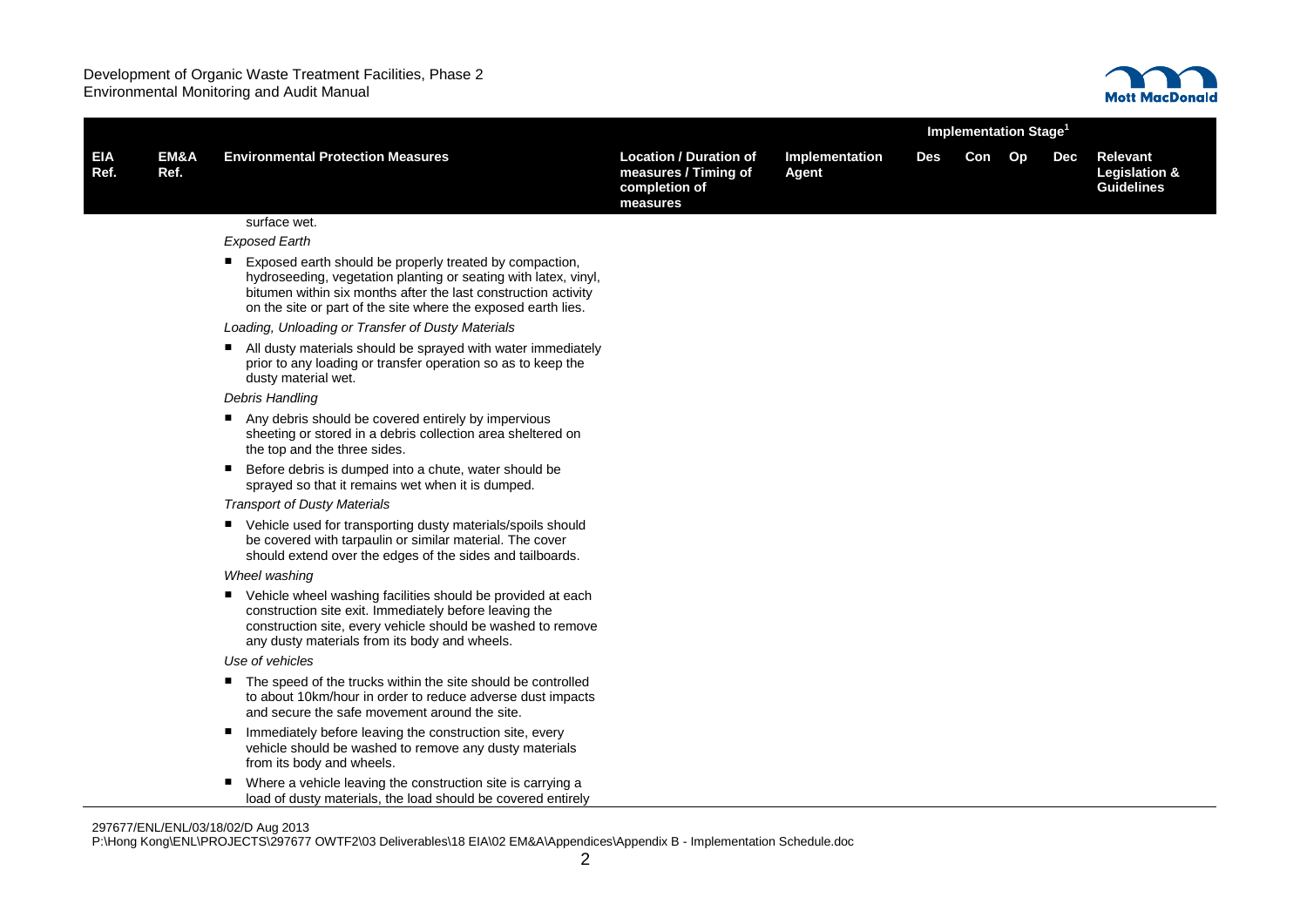

|             |              |                                                                                                                                                                                                                                                                                                                                                                                                                                                                                                                                                                                                                                                                                       |                                                                                                                                                                                                                           |                                             | Implementation Stage <sup>1</sup> |     |    |     |                                                                  |
|-------------|--------------|---------------------------------------------------------------------------------------------------------------------------------------------------------------------------------------------------------------------------------------------------------------------------------------------------------------------------------------------------------------------------------------------------------------------------------------------------------------------------------------------------------------------------------------------------------------------------------------------------------------------------------------------------------------------------------------|---------------------------------------------------------------------------------------------------------------------------------------------------------------------------------------------------------------------------|---------------------------------------------|-----------------------------------|-----|----|-----|------------------------------------------------------------------|
| EIA<br>Ref. | EM&A<br>Ref. | <b>Environmental Protection Measures</b>                                                                                                                                                                                                                                                                                                                                                                                                                                                                                                                                                                                                                                              | <b>Location / Duration of</b><br>measures / Timing of<br>completion of<br>measures                                                                                                                                        | Implementation<br>Agent                     | <b>Des</b>                        | Con | Op | Dec | <b>Relevant</b><br><b>Legislation &amp;</b><br><b>Guidelines</b> |
|             |              | by clean impervious sheeting to ensure that the dusty<br>materials do not leak from the vehicle.                                                                                                                                                                                                                                                                                                                                                                                                                                                                                                                                                                                      |                                                                                                                                                                                                                           |                                             |                                   |     |    |     |                                                                  |
|             |              | Site hoarding                                                                                                                                                                                                                                                                                                                                                                                                                                                                                                                                                                                                                                                                         |                                                                                                                                                                                                                           |                                             |                                   |     |    |     |                                                                  |
|             |              | ■ Where a site boundary adjoins a road, street, service lane or<br>other area accessible to the public, hoarding of not less than<br>2.4m high from ground level should be provided along the<br>entire length of that portion of the site boundary except for a<br>site entrance or exit.                                                                                                                                                                                                                                                                                                                                                                                            |                                                                                                                                                                                                                           |                                             |                                   |     |    |     |                                                                  |
|             |              | Air Quality Impact (Operation)                                                                                                                                                                                                                                                                                                                                                                                                                                                                                                                                                                                                                                                        |                                                                                                                                                                                                                           |                                             |                                   |     |    |     |                                                                  |
| 3.8.2       | 2.3          | Odour patrol at site boundary of the Project                                                                                                                                                                                                                                                                                                                                                                                                                                                                                                                                                                                                                                          | Site boundary / During<br>operation stage (the<br>need to continue the<br>odour patrol after the end<br>of the 2-year monitoring<br>period would depend on<br>the monitoring results<br>and should be agreed<br>with EPD) | <b>OWTF Operator</b>                        | $\checkmark$                      |     | ✓  |     | EIAO-TM                                                          |
| 3.8.2       | 2.4          | Install gas cleaning equipment and stack on the CHP and<br>odour treatment unit                                                                                                                                                                                                                                                                                                                                                                                                                                                                                                                                                                                                       | CHP and odour<br>treatment unit                                                                                                                                                                                           | <b>Design Consultant</b><br>/ OWTF Operator | $\checkmark$                      |     | ✓  |     | <b>EIA</b><br>Recommendation                                     |
|             |              | The preliminary design suggests the use of a two stage<br>process involving either a biofilter or Ultraviolet Light (UV-C)<br>together with ozone treatment as the first stage, and an<br>activated carbon filter as the second stage for the odour<br>treatment unit. It is recommended to install the UV-C and<br>ozone treatment system with second stage active carbon<br>filters as this has a lower footprint requirement than the<br>biofilter option. However, the actual unit installed depends on<br>the final design by the contractor in the design phase.<br>The preliminary design incorporates a combination of<br>thermal and catalytic treatment processes to remove |                                                                                                                                                                                                                           |                                             |                                   |     |    |     |                                                                  |
|             |              | pollutants from the exhaust gasses from the CHP.<br>Both the odour treatment unit and the CHP emissions are<br>suggested to be directed to a flue to aid the dispersion and<br>minimise effects on ASRs.<br>Hazard Rick Accocemont (Onoration)                                                                                                                                                                                                                                                                                                                                                                                                                                        |                                                                                                                                                                                                                           |                                             |                                   |     |    |     |                                                                  |

**Hazard Risk Assessment (Operation)**

297677/ENL/ENL/03/18/02/D Aug 2013 P:\Hong Kong\ENL\PROJECTS\297677 OWTF2\03 Deliverables\18 EIA\02 EM&A\Appendices\Appendix B - Implementation Schedule.doc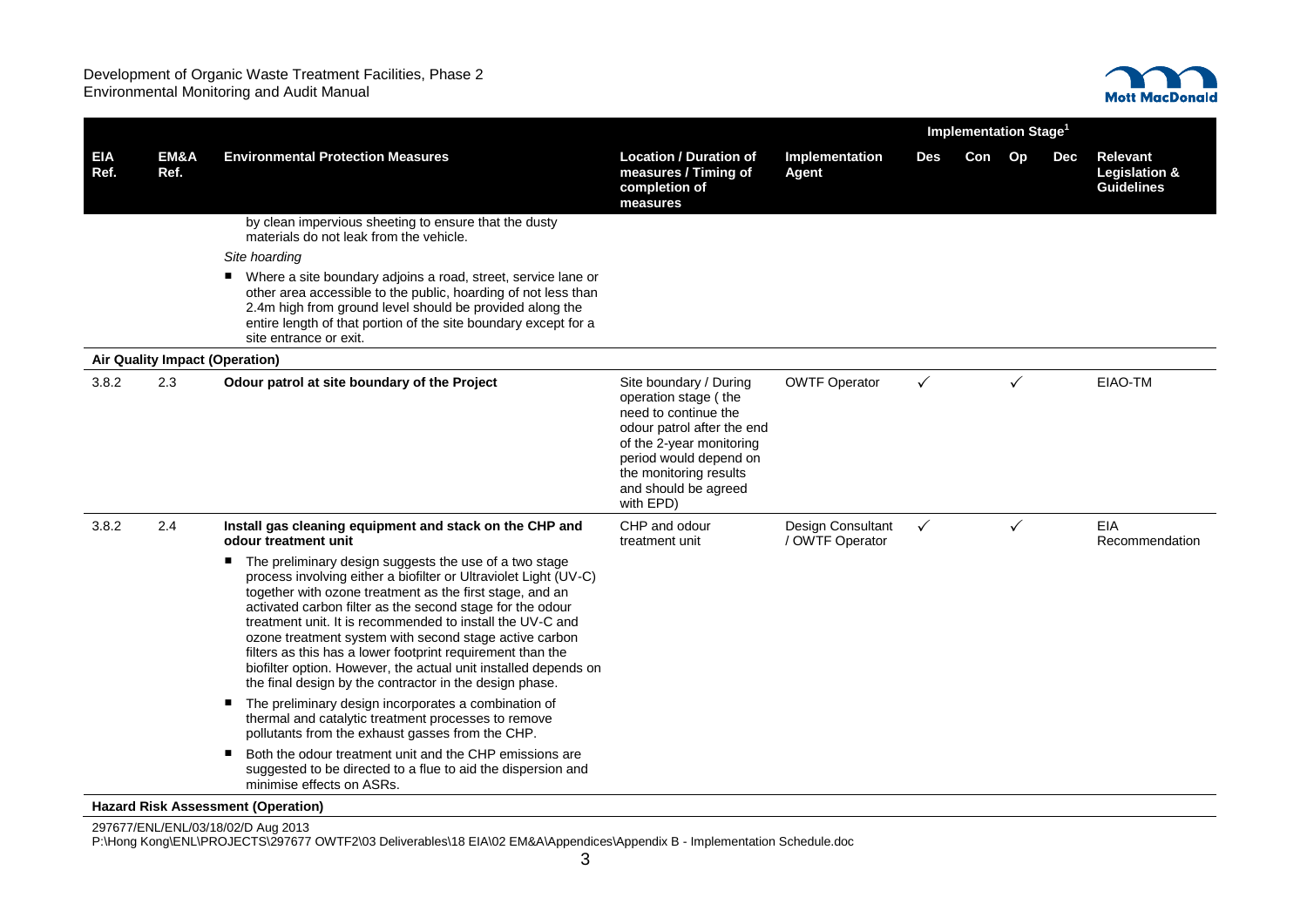

|                    |              |                                                                                                                                                                                                                                                                                                                                                                                                                                                                                                                                                                                                                                                                                                                                                                                                                                                                                                                                                                                          |                                                                                    | <b>Implementation Stage<sup>1</sup></b> |              |        |              |            |                                                       |
|--------------------|--------------|------------------------------------------------------------------------------------------------------------------------------------------------------------------------------------------------------------------------------------------------------------------------------------------------------------------------------------------------------------------------------------------------------------------------------------------------------------------------------------------------------------------------------------------------------------------------------------------------------------------------------------------------------------------------------------------------------------------------------------------------------------------------------------------------------------------------------------------------------------------------------------------------------------------------------------------------------------------------------------------|------------------------------------------------------------------------------------|-----------------------------------------|--------------|--------|--------------|------------|-------------------------------------------------------|
| <b>EIA</b><br>Ref. | EM&A<br>Ref. | <b>Environmental Protection Measures</b>                                                                                                                                                                                                                                                                                                                                                                                                                                                                                                                                                                                                                                                                                                                                                                                                                                                                                                                                                 | <b>Location / Duration of</b><br>measures / Timing of<br>completion of<br>measures | Implementation<br><b>Agent</b>          | <b>Des</b>   | Con Op |              | <b>Dec</b> | <b>Relevant</b><br>Legislation &<br><b>Guidelines</b> |
| 4.9                | 3.2          | The HA has assumed that the following "Good Practices" and<br>"recommended design measures" for the safe operation of<br>OWTF 2 shall be carried out as far as reasonably practicable:                                                                                                                                                                                                                                                                                                                                                                                                                                                                                                                                                                                                                                                                                                                                                                                                   | During design and<br>operation phases                                              | Design Consultant<br>/ OWTF Operator    | $\checkmark$ |        | $\checkmark$ |            | EIAO & EIAO TM<br>Annex 4                             |
|                    |              | The process plant building will be provided with adequate<br>number of gas detectors distributed over the various areas of<br>potential leak sources to provide adequate coverage.                                                                                                                                                                                                                                                                                                                                                                                                                                                                                                                                                                                                                                                                                                                                                                                                       |                                                                                    |                                         |              |        |              |            |                                                       |
|                    |              | All electrical equipment inside the building will be classified<br>ш<br>in accordance with the electrical area classification<br>requirements. No unclassified electrical equipment will be<br>used during operations or maintenance.                                                                                                                                                                                                                                                                                                                                                                                                                                                                                                                                                                                                                                                                                                                                                    |                                                                                    |                                         |              |        |              |            |                                                       |
|                    |              | Reference can be made to Codes of Practice and guidance<br>issued in Europe that applies to places where explosive<br>atmospheres may occur (called 'ATEX' requirements). These<br>are covered as part of the European Directive: the Explosive<br>Atmospheres Directive (99/92/EC) and the UK regulations,<br>Dangerous Substances and Explosive Atmospheres<br>Regulations 2002 (DSEAR). Where potentially explosive<br>atmospheres may occur in the workplace, the requirements<br>include, identifying and classifying (zoning) areas where<br>potentially explosive atmospheres may occur; avoiding<br>ignition sources in zoned areas, in particular those from<br>electrical and mechanical equipment; where necessary,<br>identifying the entrances to zoned areas; providing<br>appropriate anti-static clothing for employees; and before<br>they come into operation, verifying the overall explosion<br>protection safety of areas where explosive atmospheres may<br>occur. |                                                                                    |                                         |              |        |              |            |                                                       |
|                    |              | All safety valves design shall take into account discharging<br>any released fluid to a safe location, or stopping misdirection<br>of fluid flows in order to avoid hazardous outcome.                                                                                                                                                                                                                                                                                                                                                                                                                                                                                                                                                                                                                                                                                                                                                                                                   |                                                                                    |                                         |              |        |              |            |                                                       |
|                    |              | Safety markings and crash barriers will be provided to the<br>aboveground piping, digesters and the gas holder near the<br>entrance.                                                                                                                                                                                                                                                                                                                                                                                                                                                                                                                                                                                                                                                                                                                                                                                                                                                     |                                                                                    |                                         |              |        |              |            |                                                       |
|                    |              | Lightning protection installations will be installed following<br>IEC 62305, BS EN 62305, AS/NZS 1768, NFPA 780 or<br>equivalent standards.                                                                                                                                                                                                                                                                                                                                                                                                                                                                                                                                                                                                                                                                                                                                                                                                                                              |                                                                                    |                                         |              |        |              |            |                                                       |
|                    |              | A 10m high boundary wall with fire resistance will be                                                                                                                                                                                                                                                                                                                                                                                                                                                                                                                                                                                                                                                                                                                                                                                                                                                                                                                                    |                                                                                    |                                         |              |        |              |            |                                                       |

297677/ENL/ENL/03/18/02/D Aug 2013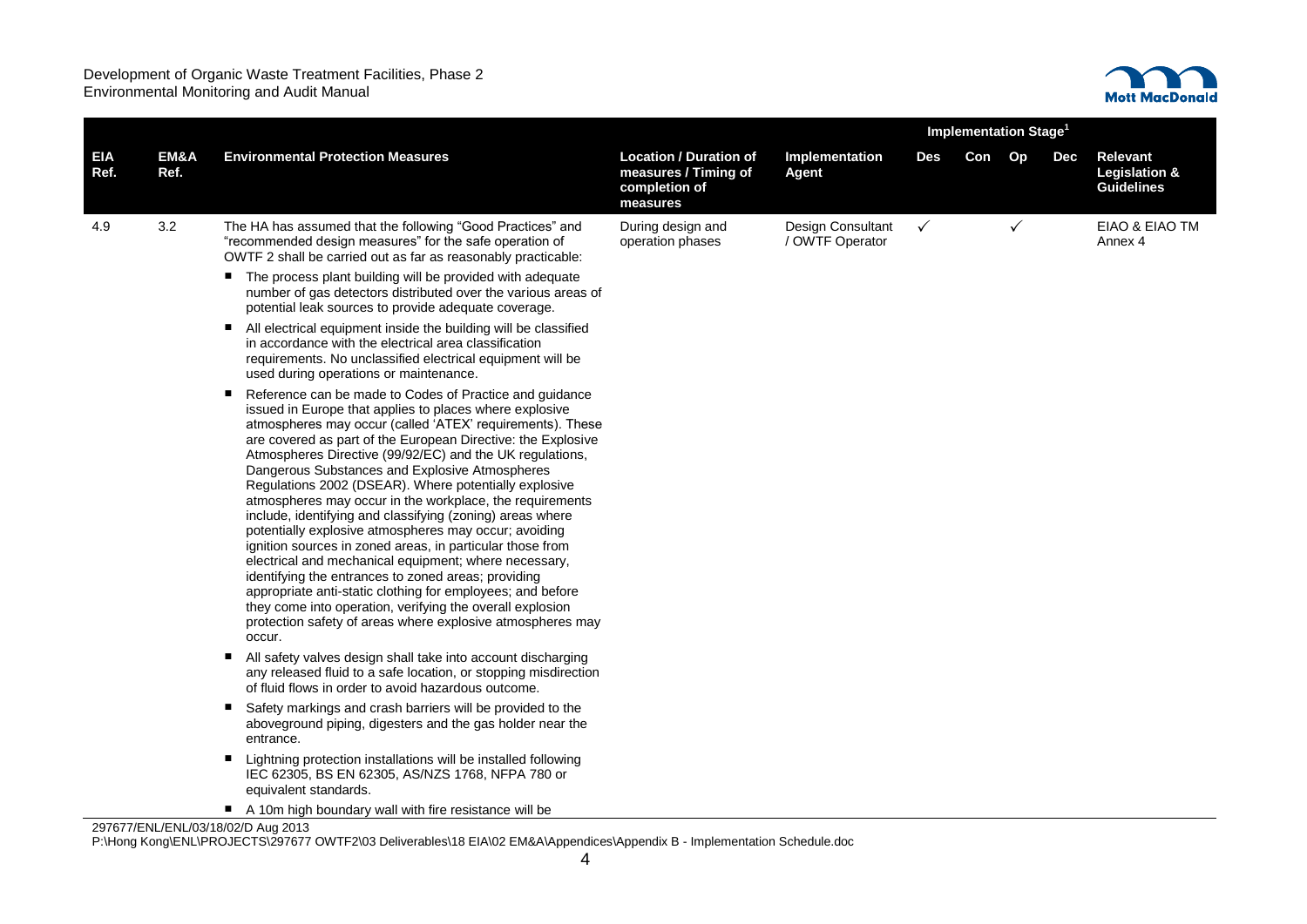

|                    |                                    |                                                                                                                                                                                                                                                                                                                                                                                                                                                                                                                                                                                                                                                                                                                                                      |                                                                                    |                         | Implementation Stage <sup>1</sup> |     |    |     |                                                                  |
|--------------------|------------------------------------|------------------------------------------------------------------------------------------------------------------------------------------------------------------------------------------------------------------------------------------------------------------------------------------------------------------------------------------------------------------------------------------------------------------------------------------------------------------------------------------------------------------------------------------------------------------------------------------------------------------------------------------------------------------------------------------------------------------------------------------------------|------------------------------------------------------------------------------------|-------------------------|-----------------------------------|-----|----|-----|------------------------------------------------------------------|
| <b>EIA</b><br>Ref. | EM&A<br>Ref.                       | <b>Environmental Protection Measures</b>                                                                                                                                                                                                                                                                                                                                                                                                                                                                                                                                                                                                                                                                                                             | <b>Location / Duration of</b><br>measures / Timing of<br>completion of<br>measures | Implementation<br>Agent | Des                               | Con | Op | Dec | <b>Relevant</b><br><b>Legislation &amp;</b><br><b>Guidelines</b> |
|                    |                                    | provided in the vicinity of the digester tanks, gasholders and<br>gas purification equipment to protect the equipment against<br>external fires, and to provide some protection to external<br>areas from the effects of fire/explosion.                                                                                                                                                                                                                                                                                                                                                                                                                                                                                                             |                                                                                    |                         |                                   |     |    |     |                                                                  |
|                    |                                    | Suitable fire extinguishers will be provided within the site. An<br>٠<br>External Water Spray System (EWSS) will be installed in<br>appropriate areas, such as around the gasholders, gas<br>purification, desulphurisation units, and digester areas. The<br>facilities will also be equipped with fire and gas detection<br>system and fire suppression system. Stringent procedures<br>are implemented to prohibit smoking or naked flames to be<br>used on-site.<br>Fixed crash barriers will be provided in areas where process<br>٠<br>equipment is adjacent to the internal roadway to protect<br>against vehicle collision. Adequate warning signage and<br>lighting will also be provided and maximum speed limit will<br>also be in place. |                                                                                    |                         |                                   |     |    |     |                                                                  |
|                    | <b>Noise Impact (Construction)</b> |                                                                                                                                                                                                                                                                                                                                                                                                                                                                                                                                                                                                                                                                                                                                                      |                                                                                    |                         |                                   |     |    |     |                                                                  |
| 5.9.1              | 4.2.7                              | <b>Good Site Practice</b><br>Good site practice and noise management can significantly<br>reduce the impact of construction site activities on nearby NSRs.<br>The following package of measures should be followed during<br>each phase of construction:                                                                                                                                                                                                                                                                                                                                                                                                                                                                                            | Within construction site /<br>During construction<br>phase                         | Contractor              |                                   | ✓   |    |     | EIAO, EIAO-TM<br>and Noise Control<br>Ordinance                  |
|                    |                                    | • only well-maintained plant to be operated on-site and plant<br>should be serviced regularly during the construction works;                                                                                                                                                                                                                                                                                                                                                                                                                                                                                                                                                                                                                         |                                                                                    |                         |                                   |     |    |     |                                                                  |
|                    |                                    | machines and plant that may be in intermittent use to be shut<br>٠<br>down between work periods or should be throttled down to a<br>minimum;                                                                                                                                                                                                                                                                                                                                                                                                                                                                                                                                                                                                         |                                                                                    |                         |                                   |     |    |     |                                                                  |
|                    |                                    | plant known to emit noise strongly in one direction, should,<br>where possible, be orientated to direct noise away from the<br>NSR <sub>s</sub> :                                                                                                                                                                                                                                                                                                                                                                                                                                                                                                                                                                                                    |                                                                                    |                         |                                   |     |    |     |                                                                  |
|                    |                                    | mobile plant should be sited as far away from NSRs as<br>possible; and                                                                                                                                                                                                                                                                                                                                                                                                                                                                                                                                                                                                                                                                               |                                                                                    |                         |                                   |     |    |     |                                                                  |
|                    |                                    | material stockpiles and other structures to be effectively<br>п<br>utilised, where practicable, to screen noise from on-site                                                                                                                                                                                                                                                                                                                                                                                                                                                                                                                                                                                                                         |                                                                                    |                         |                                   |     |    |     |                                                                  |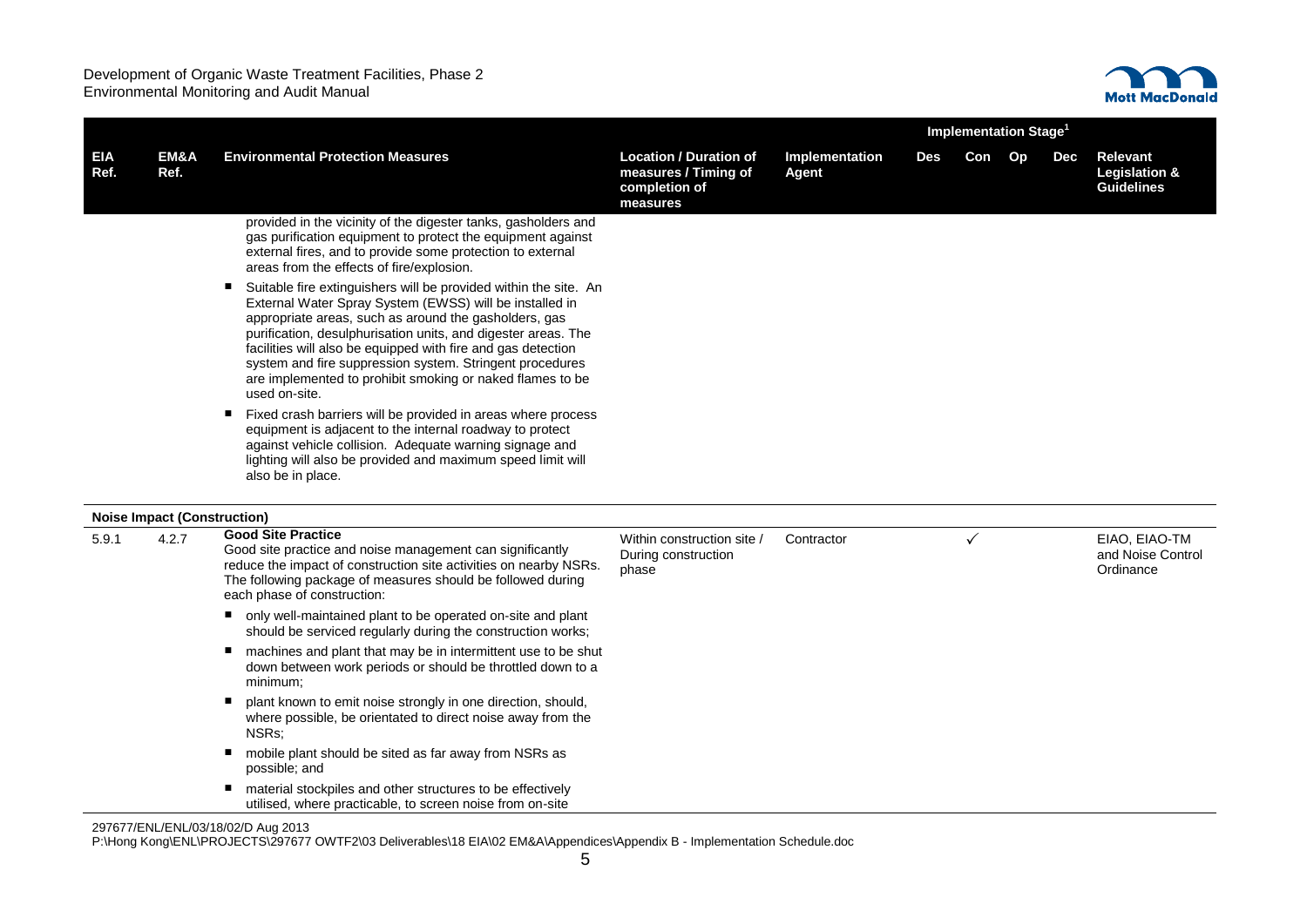

|                    |                                 |                                                                                                                                                                                                                                                                                                                                                                                                                                                                    |                                                                                    |                         | Implementation Stage <sup>1</sup> |     |              |     |                                                                  |
|--------------------|---------------------------------|--------------------------------------------------------------------------------------------------------------------------------------------------------------------------------------------------------------------------------------------------------------------------------------------------------------------------------------------------------------------------------------------------------------------------------------------------------------------|------------------------------------------------------------------------------------|-------------------------|-----------------------------------|-----|--------------|-----|------------------------------------------------------------------|
| <b>EIA</b><br>Ref. | EM&A<br>Ref.                    | <b>Environmental Protection Measures</b>                                                                                                                                                                                                                                                                                                                                                                                                                           | <b>Location / Duration of</b><br>measures / Timing of<br>completion of<br>measures | Implementation<br>Agent | Des                               | Con | Op           | Dec | <b>Relevant</b><br><b>Legislation &amp;</b><br><b>Guidelines</b> |
|                    |                                 | construction activities.                                                                                                                                                                                                                                                                                                                                                                                                                                           |                                                                                    |                         |                                   |     |              |     |                                                                  |
| 5.9.1              | 4.2.7                           | <b>Selection of Quieter PME</b>                                                                                                                                                                                                                                                                                                                                                                                                                                    | Within construction site /                                                         | Contractor              |                                   |     |              |     | EIAO, EIAO-TM                                                    |
|                    |                                 | The recommended quieter PME adopted in the assessment<br>were taken from the EPD's QPME Inventory and British<br>Standard, namely Noise Control on Construction and Open<br>Sites, BS 5228: Part 1: 2009 . It should be noted that the<br>silenced PME selected for assessment can be found in Hong<br>Kong.                                                                                                                                                       | During construction<br>phase                                                       |                         |                                   |     |              |     | and Noise Control<br>Ordinance                                   |
| 5.9.1              | 4.2.7                           | <b>Use of Movable Noise Barriers</b><br>Movable noise barriers can be very effective in screening noise<br>from particular items of plant when constructing the Project.<br>Noise barriers located along the active works area close to the<br>noise generating component of a PME could produce at least 10<br>dB(A) screening for stationary plant and 5 dB(A) for mobile plant<br>provided the direct line of sight between the PME and the NSRs<br>is blocked. | Within construction site /<br>During construction<br>phase                         | Contractor              |                                   | ✓   |              |     | EIAO, EIAO-TM<br>and Noise Control<br>Ordinance                  |
| 5.9.1              | 4.2.7                           | <b>Use of Noise Enclosure/ Acoustic Shed</b><br>The use of noise enclosure or acoustic shed is to cover<br>stationary PME such as air compressor and generator. With the<br>adoption of the noise enclosure, the PME could be completely<br>screened, and noise reduction of 15 dB(A) can be achieved<br>according to the EIAO Guidance Note No.9/2010.                                                                                                            | Within construction site /<br>During construction<br>phase                         | Contractor              |                                   | ✓   |              |     | EIAO, EIAO-TM<br>and Noise Control<br>Ordinance                  |
| 5.9.1              | 4.2.7                           | <b>Use of Noise Insulating Fabric</b><br>Noise insulating fabric can also be adopted for certain PME (e.g.<br>pilling machine etc). The fabric should be lapped such that there<br>are no openings or gaps on the joints. According to the approved<br>Tsim Sha Tsui Station Northern Subway EIA report (AEIAR-<br>127/2008), a noise reduction of 10 dB(A) can be achieved for the<br>PME lapped with the noise insulating fabric.                                | Within construction site /<br>During construction<br>phase                         | Contractor              |                                   | ✓   |              |     | EIAO, EIAO-TM<br>and Noise Control<br>Ordinance                  |
|                    | <b>Noise Impact (Operation)</b> |                                                                                                                                                                                                                                                                                                                                                                                                                                                                    |                                                                                    |                         |                                   |     |              |     |                                                                  |
| 5.9.2              | 4.2.7                           | <b>Fixed Plant Noise</b>                                                                                                                                                                                                                                                                                                                                                                                                                                           | Within construction site /                                                         | Design Consultant       | $\checkmark$                      |     | $\checkmark$ |     | EIAO, EIAO-TM                                                    |
|                    |                                 | Specification of the maximum allowable sound power levels of<br>the proposed fixed plants should be followed. The following<br>noise reduction measures should be considered as far as<br>practicable during operation:                                                                                                                                                                                                                                            | During operation phase /<br>Throughout operation<br>phase                          | / Contractor            |                                   |     |              |     | and Noise Control<br>Ordinance                                   |
|                    |                                 | Choose quieter plant such as those which have been<br>effectively silenced;                                                                                                                                                                                                                                                                                                                                                                                        |                                                                                    |                         |                                   |     |              |     |                                                                  |

297677/ENL/ENL/03/18/02/D Aug 2013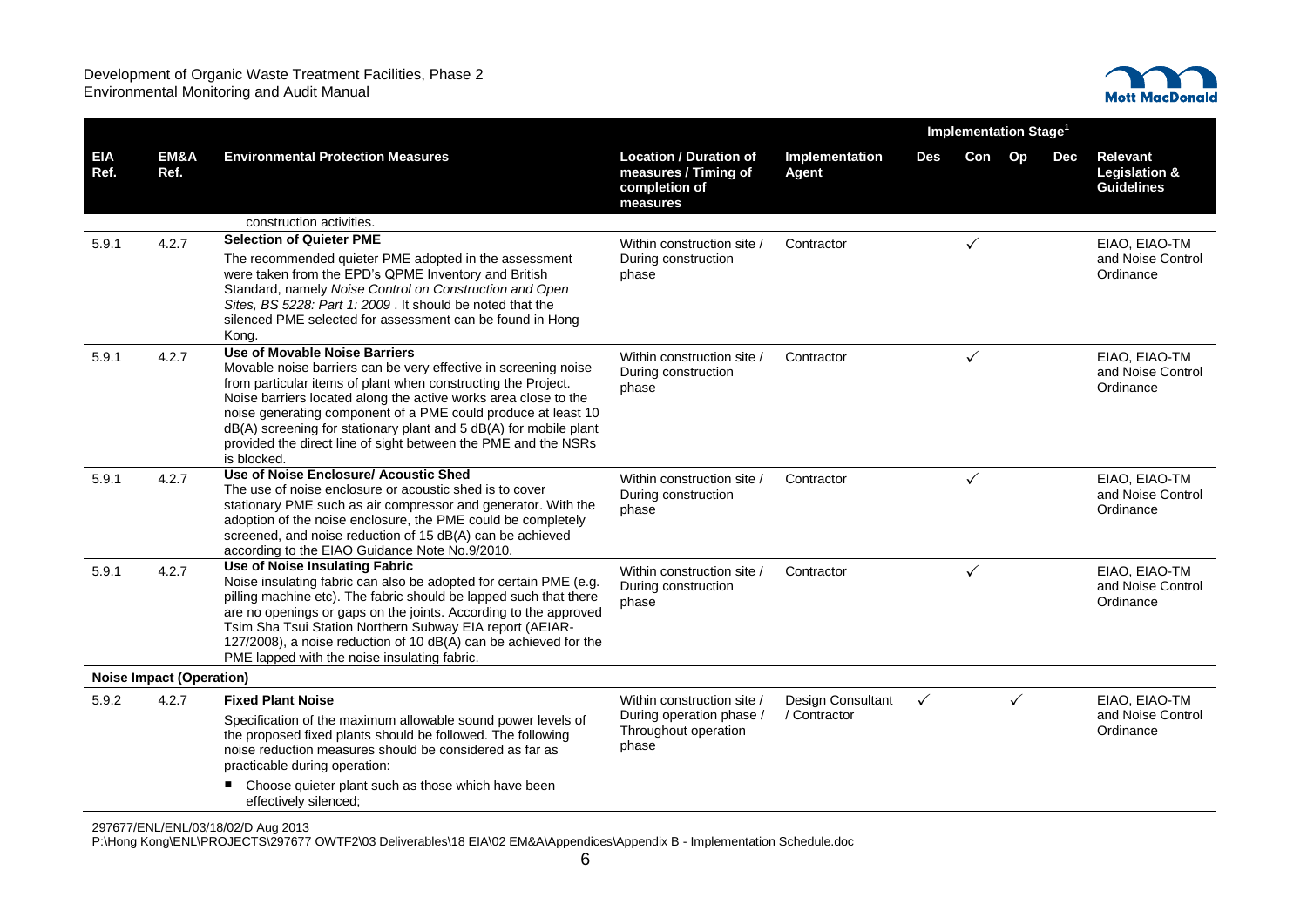

|                    |              |                                                                                                                                                                                                                                                                                                                                                                                                                                                                                                           |                                                                                    |                         | <b>Implementation Stage<sup>1</sup></b> |              |    |     |                                                           |
|--------------------|--------------|-----------------------------------------------------------------------------------------------------------------------------------------------------------------------------------------------------------------------------------------------------------------------------------------------------------------------------------------------------------------------------------------------------------------------------------------------------------------------------------------------------------|------------------------------------------------------------------------------------|-------------------------|-----------------------------------------|--------------|----|-----|-----------------------------------------------------------|
| <b>EIA</b><br>Ref. | EM&A<br>Ref. | <b>Environmental Protection Measures</b>                                                                                                                                                                                                                                                                                                                                                                                                                                                                  | <b>Location / Duration of</b><br>measures / Timing of<br>completion of<br>measures | Implementation<br>Agent | Des                                     | Con          | Op | Dec | Relevant<br><b>Legislation &amp;</b><br><b>Guidelines</b> |
|                    |              | Include noise levels specification when ordering new plant<br>(including chillier and E/M equipment);                                                                                                                                                                                                                                                                                                                                                                                                     |                                                                                    |                         |                                         |              |    |     |                                                           |
|                    |              | Locate fixed plant/louver away from any NSRs as far as<br>practicable;                                                                                                                                                                                                                                                                                                                                                                                                                                    |                                                                                    |                         |                                         |              |    |     |                                                           |
|                    |              | Locate fixed plant in walled plant rooms or in specially<br>designed enclosures;                                                                                                                                                                                                                                                                                                                                                                                                                          |                                                                                    |                         |                                         |              |    |     |                                                           |
|                    |              | Locate noisy machines in a completely separate building;<br>٠                                                                                                                                                                                                                                                                                                                                                                                                                                             |                                                                                    |                         |                                         |              |    |     |                                                           |
|                    |              | Install direct noise mitigation measures including silencers,<br>п<br>acoustic louvers and acoustic enclosure where necessary;<br>and                                                                                                                                                                                                                                                                                                                                                                     |                                                                                    |                         |                                         |              |    |     |                                                           |
|                    |              | Develop and implement a regularly scheduled plant<br>■<br>maintenance programme so that equipment is properly<br>operated and serviced in order to maintain a controlled level<br>of noise.                                                                                                                                                                                                                                                                                                               |                                                                                    |                         |                                         |              |    |     |                                                           |
|                    |              | <b>Water Quality Impact (Construction)</b>                                                                                                                                                                                                                                                                                                                                                                                                                                                                |                                                                                    |                         |                                         |              |    |     |                                                           |
| 6.8.1.1            | 5.3          | <b>Construction site runoff</b>                                                                                                                                                                                                                                                                                                                                                                                                                                                                           | Within construction site /                                                         | Contractor              |                                         | $\checkmark$ |    |     | ProPECC Note                                              |
|                    |              | The site practices outlined in ProPECC Note PN 1/94 should be<br>followed as far as practicable in order to minimise surface runoff<br>and the chance of erosion. The following measures are<br>recommended to protect water quality and sensitive uses of the<br>coastal area, and when properly implemented should be<br>sufficient to adequately control site discharges so as to avoid<br>water quality impacts:                                                                                      | Duration of the<br>construction phase                                              |                         |                                         |              |    |     | PN 1/94                                                   |
|                    |              | At the start of site establishment, perimeter cut-off drains to<br>direct off-site water around the site should be constructed<br>with internal drainage works and erosion and sedimentation<br>control facilities implemented. Channels, earth bunds or<br>sand bag barriers should be provided on site to direct storm<br>water to silt removal facilities. The design of the temporary<br>on-site drainage system should be undertaken by the<br>Contractor prior to the commencement of construction; |                                                                                    |                         |                                         |              |    |     |                                                           |
|                    |              | Sand/silt removal facilities such as sand/silt traps and<br>п<br>sediment basins should be provided to remove sand/silt<br>particles from runoff to meet the requirements of the TM<br>standards under the WPCO. The design of efficient silt                                                                                                                                                                                                                                                             |                                                                                    |                         |                                         |              |    |     |                                                           |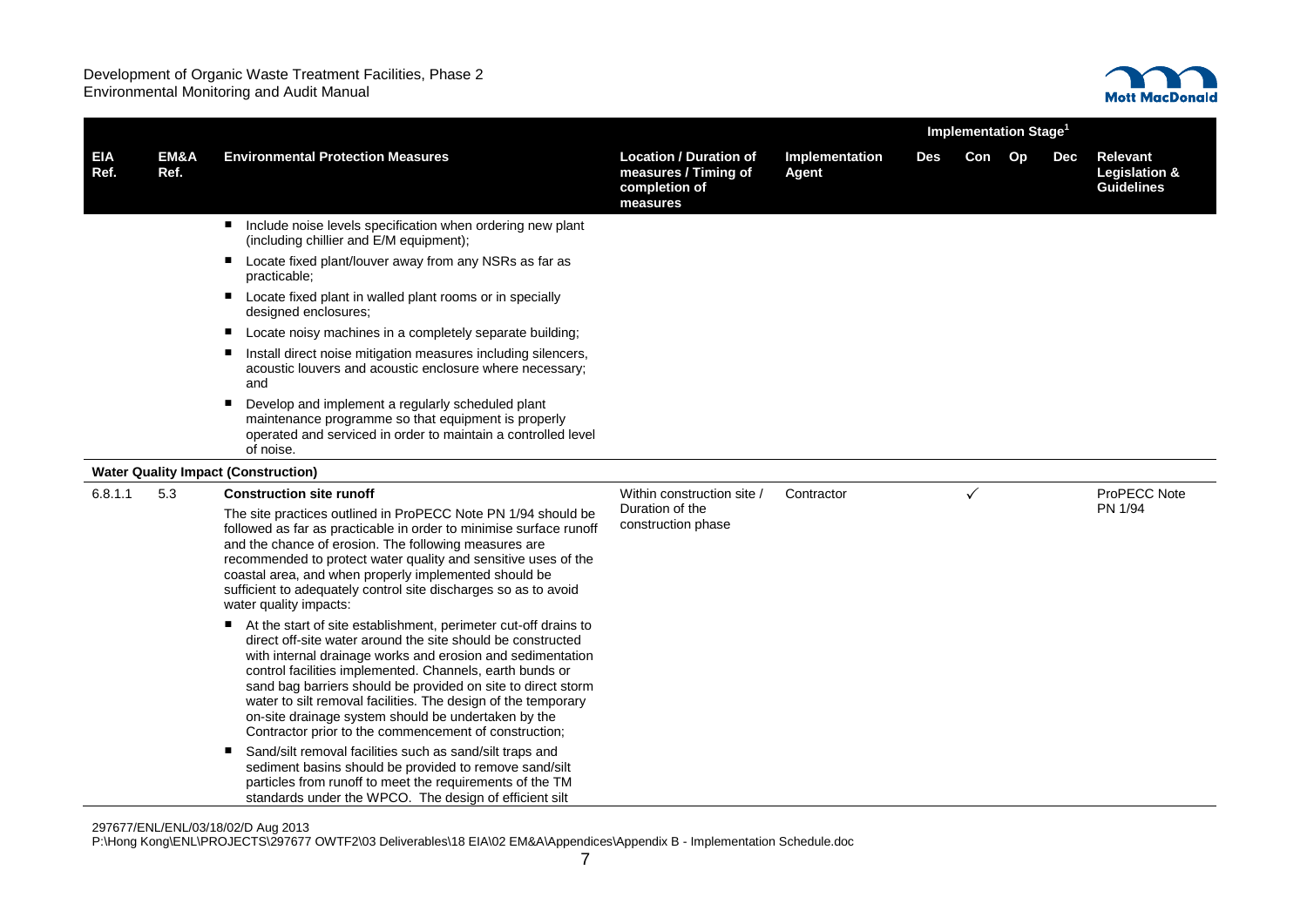

|             | <b>Implementation Stage</b> |                                                                                                                                                                                                                                                                                                                                                                                                                                                                                                                                                                                                                                                                                                |                                                                                    |                                |     |        |     |                                                           |
|-------------|-----------------------------|------------------------------------------------------------------------------------------------------------------------------------------------------------------------------------------------------------------------------------------------------------------------------------------------------------------------------------------------------------------------------------------------------------------------------------------------------------------------------------------------------------------------------------------------------------------------------------------------------------------------------------------------------------------------------------------------|------------------------------------------------------------------------------------|--------------------------------|-----|--------|-----|-----------------------------------------------------------|
| EIA<br>Ref. | EM&A<br>Ref.                | <b>Environmental Protection Measures</b>                                                                                                                                                                                                                                                                                                                                                                                                                                                                                                                                                                                                                                                       | <b>Location / Duration of</b><br>measures / Timing of<br>completion of<br>measures | Implementation<br><b>Agent</b> | Des | Con Op | Dec | Relevant<br><b>Legislation &amp;</b><br><b>Guidelines</b> |
|             |                             | removal facilities should be based on the guidelines in<br>Appendix A1 of ProPECC Note PN 1/94. Sizes may vary<br>depending upon the flow rate. The detailed design of the<br>sand/silt traps should be undertaken by the Contractors prior<br>to the commencement of construction.                                                                                                                                                                                                                                                                                                                                                                                                            |                                                                                    |                                |     |        |     |                                                           |
|             |                             | All drainage facilities and erosion and sediment control<br>structures should be regularly inspected and maintained to<br>ensure proper and efficient operation at all times and<br>particularly during rainstorms. Deposited silt and grit should<br>be regularly removed, at the onset of and after each<br>rainstorm to ensure that these facilities are functioning<br>properly at all times.                                                                                                                                                                                                                                                                                              |                                                                                    |                                |     |        |     |                                                           |
|             |                             | Measures should be taken to minimize the ingress of site<br>٠<br>drainage into excavations. If excavation of trenches in wet<br>periods is necessary, they should be dug and backfilled in<br>short sections wherever practicable. Water pumped out from<br>foundation excavations should be discharged into storm<br>drains via silt removal facilities.                                                                                                                                                                                                                                                                                                                                      |                                                                                    |                                |     |        |     |                                                           |
|             |                             | All vehicles and plant should be cleaned before leaving a<br>ш<br>construction site to ensure no earth, mud, debris and the like<br>is deposited by them on roads. An adequately designed and<br>sited wheel washing facility should be provided at<br>construction site exit where practicable. Wash-water should<br>have sand and silt settled out and removed regularly to<br>ensure the continued efficiency of the process. The section<br>of access road leading to, and exiting from, the wheel-wash<br>bay to the public road should be paved with sufficient<br>backfall toward the wheel-wash bay to prevent vehicle<br>tracking of soil and silty water to public roads and drains. |                                                                                    |                                |     |        |     |                                                           |
|             |                             | Open stockpiles of construction materials or construction<br>п<br>wastes on-site should be covered with tarpaulin or similar<br>fabric during rainstorms. Measures should be taken to<br>prevent the washing away of construction materials, soil, silt<br>or debris into any drainage system.                                                                                                                                                                                                                                                                                                                                                                                                 |                                                                                    |                                |     |        |     |                                                           |
|             |                             | Manholes (including newly constructed ones) should be<br>adequately covered and temporarily sealed so as to prevent<br>silt, construction materials or debris being washed into the<br>drainage system and stormwater runoff being directed into                                                                                                                                                                                                                                                                                                                                                                                                                                               |                                                                                    |                                |     |        |     |                                                           |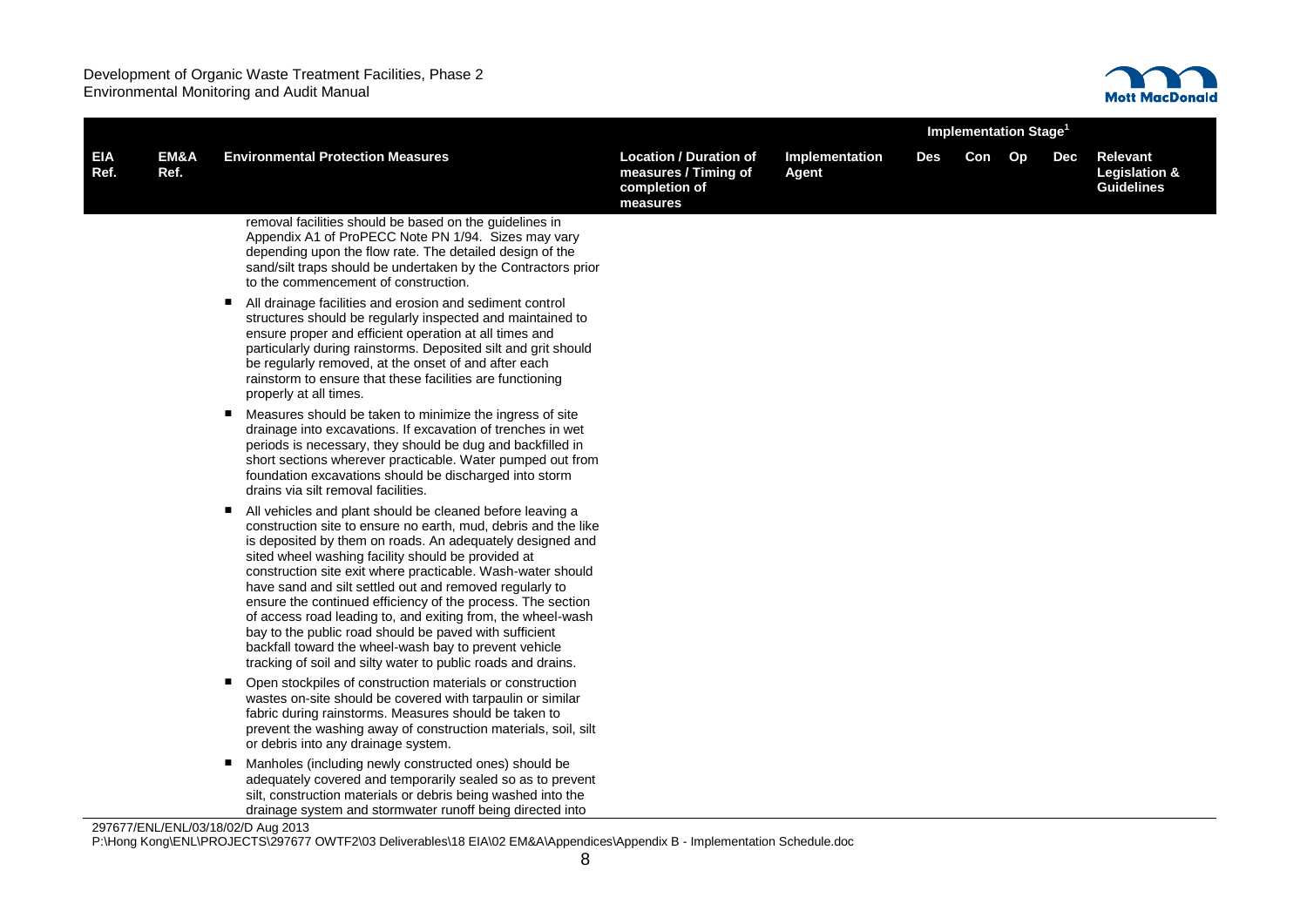

|                    |              |                                                                                                                                                                                                                                                                                                                                                                                                                                                                                                                                                                                                                                                                                                                   |                                                                                    |                                | <b>Implementation Stage<sup>1</sup></b> |              |    |            |                                                                  |
|--------------------|--------------|-------------------------------------------------------------------------------------------------------------------------------------------------------------------------------------------------------------------------------------------------------------------------------------------------------------------------------------------------------------------------------------------------------------------------------------------------------------------------------------------------------------------------------------------------------------------------------------------------------------------------------------------------------------------------------------------------------------------|------------------------------------------------------------------------------------|--------------------------------|-----------------------------------------|--------------|----|------------|------------------------------------------------------------------|
| <b>EIA</b><br>Ref. | EM&A<br>Ref. | <b>Environmental Protection Measures</b>                                                                                                                                                                                                                                                                                                                                                                                                                                                                                                                                                                                                                                                                          | <b>Location / Duration of</b><br>measures / Timing of<br>completion of<br>measures | Implementation<br><b>Agent</b> | <b>Des</b>                              | Con          | Op | <b>Dec</b> | <b>Relevant</b><br><b>Legislation &amp;</b><br><b>Guidelines</b> |
|                    |              | foul sewers.                                                                                                                                                                                                                                                                                                                                                                                                                                                                                                                                                                                                                                                                                                      |                                                                                    |                                |                                         |              |    |            |                                                                  |
|                    |              | ٠<br>Precautions should be taken at any time of the year when<br>rainstorms are likely. Actions should be taken when a<br>rainstorm is imminent or forecasted and actions to be taken<br>during or after rainstorms are summarized in Appendix A2 of<br>ProPECC Note PN 1/94. Particular attention should be paid<br>to the control of silty surface runoff during storm events,<br>especially for areas located near steep slopes.                                                                                                                                                                                                                                                                               |                                                                                    |                                |                                         |              |    |            |                                                                  |
|                    |              | Bentonite slurries used in piling or slurry walling should be<br>п<br>reconditioned and reused wherever practicable. Temporary<br>enclosed storage locations should be provided on-site for<br>any unused bentonite that needs to be transported away<br>after all the related construction activities are completed. The<br>requirements in ProPECC Note PN 1/94 should be adhered<br>to in the handling and disposal of bentonite slurries.                                                                                                                                                                                                                                                                     |                                                                                    |                                |                                         |              |    |            |                                                                  |
| 6.8.1.2            | 5.3          | <b>General construction activities</b><br>Construction solid waste, debris and refuse generated on-site<br>should be collected, handled and disposed of properly to avoid<br>entering any nearby storm water drain. Stockpiles of cement and<br>other construction materials should be kept covered when not<br>being used.                                                                                                                                                                                                                                                                                                                                                                                       | Within construction site /<br>During construction<br>phase                         | Contractor                     |                                         | ✓            |    |            | ProPECC Note<br>PN 1/94                                          |
| 6.8.1.3            | 5.3          | <b>Excavation works</b>                                                                                                                                                                                                                                                                                                                                                                                                                                                                                                                                                                                                                                                                                           | Within construction site /                                                         | Contractor                     |                                         | $\checkmark$ |    |            | ProPECC Note                                                     |
|                    |              | The construction programme should be properly planned to<br>minimise excavation works during the wet season (April to<br>September), temporarily exposed slope/soil surfaces should be<br>covered by a tarpaulin or other means, as far as<br>practicable. Interception channels should be provided (e.g.<br>along the crest/edge of the excavation) to prevent storm runoff<br>from washing across exposed soil surfaces. Arrangements<br>should be in place to ensure that adequate surface protection<br>measures can be safely carried out well before the arrival of a<br>rainstorm. Other measures that need to be implemented before,<br>during and after rainstorms are summarized in ProPECC PN<br>1/94. | During construction<br>phase                                                       |                                |                                         |              |    |            | PN 1/94                                                          |
| 6.8.1.4            | 5.3          | <b>Accidental spillage</b>                                                                                                                                                                                                                                                                                                                                                                                                                                                                                                                                                                                                                                                                                        | Within construction site /                                                         | Contractor                     |                                         | $\checkmark$ |    |            | ProPECC Note                                                     |
|                    |              | ■ The Contractor should register as a chemical waste producer                                                                                                                                                                                                                                                                                                                                                                                                                                                                                                                                                                                                                                                     | During construction<br>phase                                                       |                                |                                         |              |    |            | PN 1/94 and<br>Waste Disposal                                    |
|                    |              | 297677/ENL/ENL/03/18/02/D Aug 2013                                                                                                                                                                                                                                                                                                                                                                                                                                                                                                                                                                                                                                                                                |                                                                                    |                                |                                         |              |    |            |                                                                  |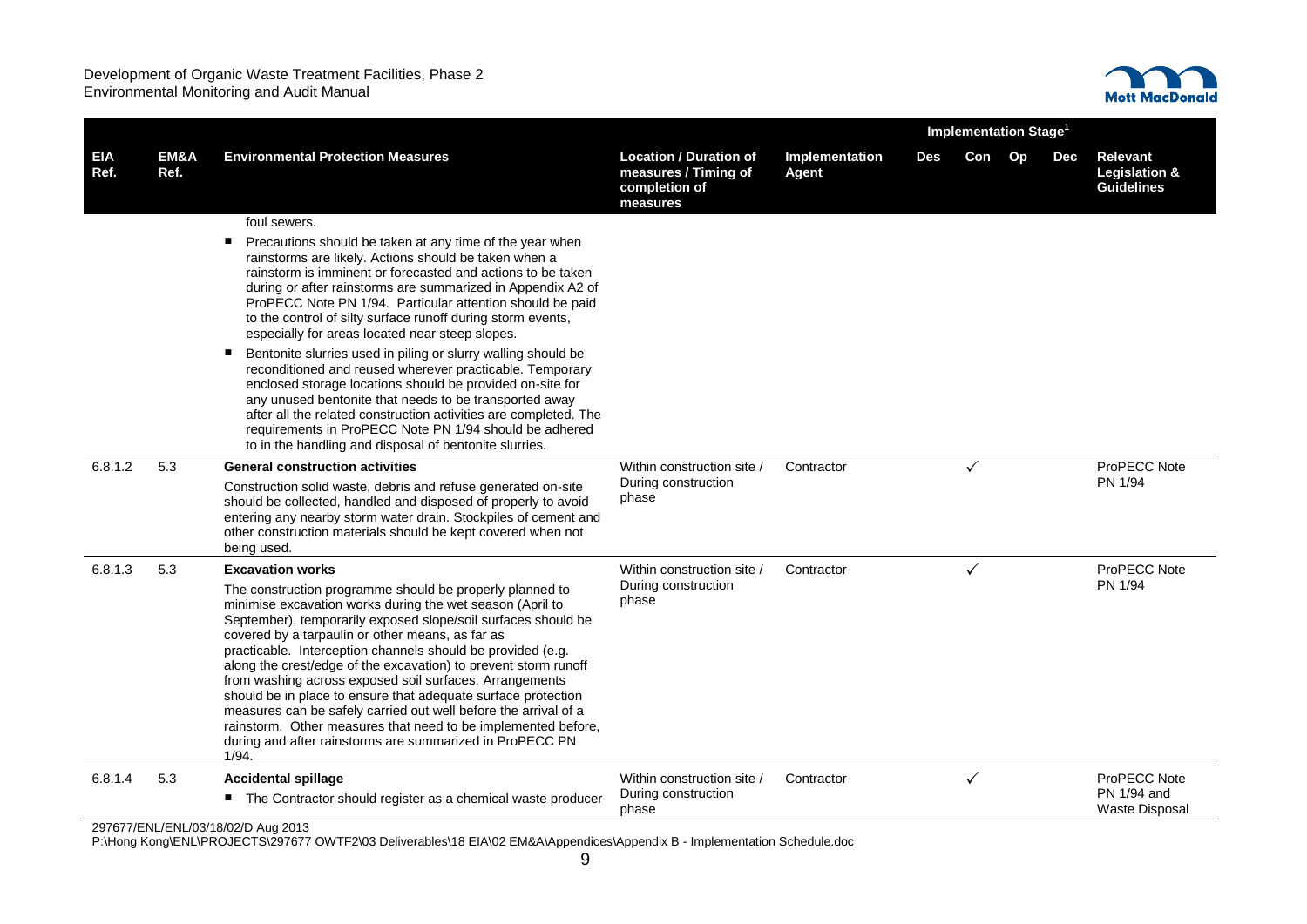

|             |              |                                                                                                                                                                                                                                                                                                                                                                                                                                                       |                                                                                    | <b>Implementation Stage<sup>1</sup></b> |     |              |  |     |                                                |
|-------------|--------------|-------------------------------------------------------------------------------------------------------------------------------------------------------------------------------------------------------------------------------------------------------------------------------------------------------------------------------------------------------------------------------------------------------------------------------------------------------|------------------------------------------------------------------------------------|-----------------------------------------|-----|--------------|--|-----|------------------------------------------------|
| EIA<br>Ref. | EM&A<br>Ref. | <b>Environmental Protection Measures</b>                                                                                                                                                                                                                                                                                                                                                                                                              | <b>Location / Duration of</b><br>measures / Timing of<br>completion of<br>measures | Implementation<br><b>Agent</b>          | Des | Con Op       |  | Dec | Relevant<br>Legislation &<br><b>Guidelines</b> |
|             |              | if chemical wastes are produced from construction<br>activities. The Waste Disposal Ordinance (Cap 354) and its<br>subsidiary regulations in particular the Waste Disposal<br>(Chemical Waste) (General) Regulation should be observed<br>and complied with for control of chemical wastes.                                                                                                                                                           |                                                                                    |                                         |     |              |  |     | Ordinance                                      |
|             |              | Maintenance of vehicles and equipment, involving activities<br>٠<br>with potential for leakage and spillage, should only be<br>undertaken within areas appropriately equipped to control<br>these discharges.                                                                                                                                                                                                                                         |                                                                                    |                                         |     |              |  |     |                                                |
|             |              | Oils and fuels should only be stored in designated areas<br>٠<br>which have pollution prevention facilities. To prevent spillage<br>of fuels and solvents to any nearby storm water drain, all fuel<br>tanks and storage areas should be provided with locks and<br>be sited on sealed areas, within bunds of a capacity equal to<br>110% of the storage capacity of the largest tank. The bund<br>should be drained of rainwater after a rain event. |                                                                                    |                                         |     |              |  |     |                                                |
|             |              | Disposal of chemical wastes should be carried out in<br>п<br>compliance with the Waste Disposal Ordinance. The Code<br>of Practice on the Packaging, Labelling and Storage of<br>Chemical Wastes published under the Waste Disposal<br>Ordinance details the requirements to deal with chemical<br>wastes. General requirements are given as follows:                                                                                                 |                                                                                    |                                         |     |              |  |     |                                                |
|             |              | Suitable containers should be used to hold the chemical<br>wastes to avoid leakage or spillage during storage,<br>handling and transport.                                                                                                                                                                                                                                                                                                             |                                                                                    |                                         |     |              |  |     |                                                |
|             |              | Chemical waste containers should be suitably labelled, to<br>notify and warn the personnel who are handling the<br>wastes, to avoid accidents.                                                                                                                                                                                                                                                                                                        |                                                                                    |                                         |     |              |  |     |                                                |
|             |              | Storage area should be selected at a safe location on<br>site and adequate space should be allocated to the<br>storage area.                                                                                                                                                                                                                                                                                                                          |                                                                                    |                                         |     |              |  |     |                                                |
| 6.8.1.5     | 5.3          | Sewage effluent from construction workforce                                                                                                                                                                                                                                                                                                                                                                                                           | Within construction site /                                                         | Contractor                              |     | $\checkmark$ |  |     | ProPECC Note                                   |
|             |              | Temporary sanitary facilities, such as portable chemical toilets,<br>should be employed on-site where necessary to handle sewage<br>from the workforce. A licensed contractor should be employed to<br>provide appropriate and adequate portable toilets and be                                                                                                                                                                                       | During construction<br>phase                                                       |                                         |     |              |  |     | PN 1/94                                        |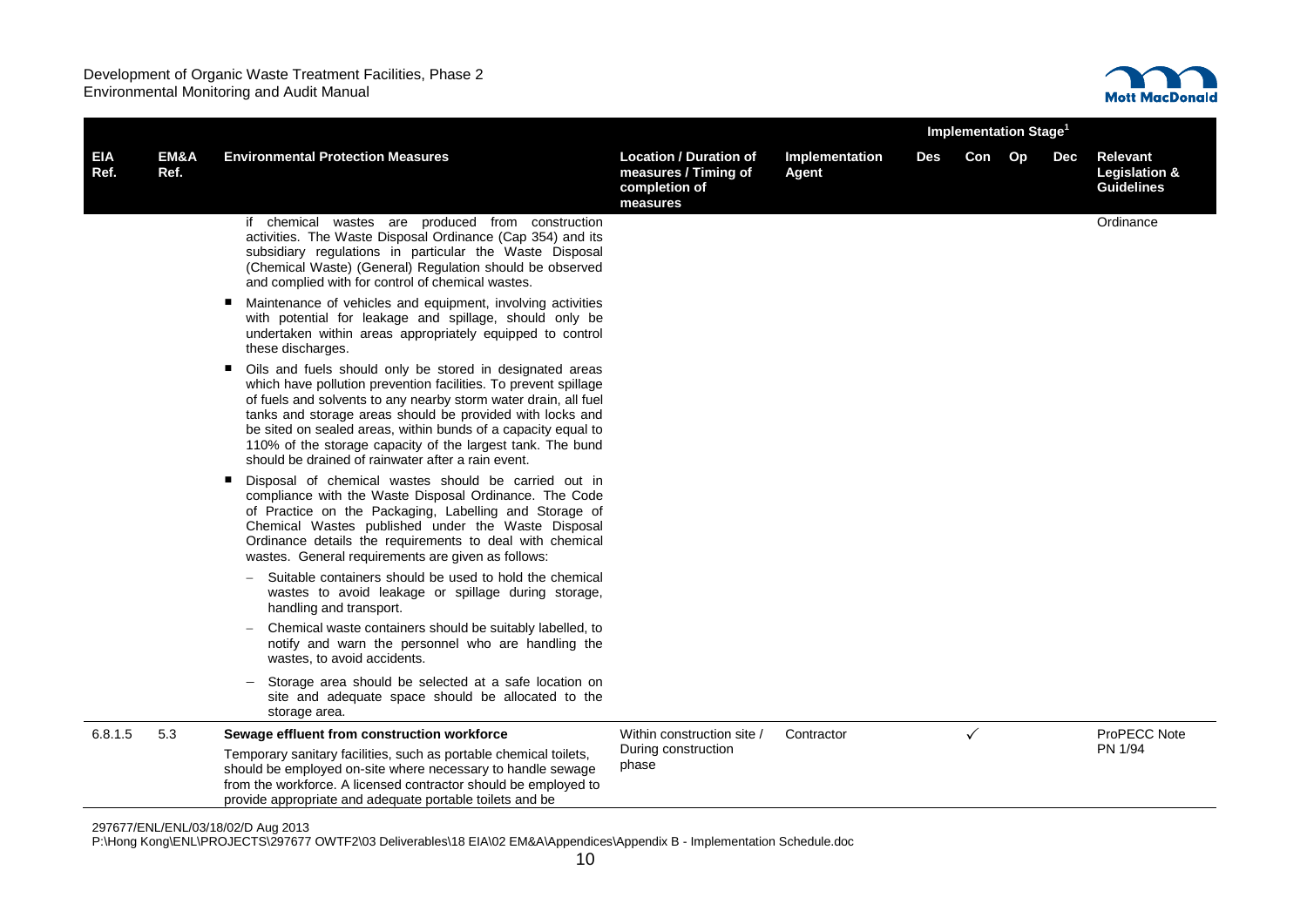

|                    |              |                                                                                                                                                                                                                                                                                                                                                                                                                                                                                                                                                                                                                                                                                                               |                                                                                    |                                      |              | Implementation Stage <sup>1</sup> |              |     |                                                                  |
|--------------------|--------------|---------------------------------------------------------------------------------------------------------------------------------------------------------------------------------------------------------------------------------------------------------------------------------------------------------------------------------------------------------------------------------------------------------------------------------------------------------------------------------------------------------------------------------------------------------------------------------------------------------------------------------------------------------------------------------------------------------------|------------------------------------------------------------------------------------|--------------------------------------|--------------|-----------------------------------|--------------|-----|------------------------------------------------------------------|
| <b>EIA</b><br>Ref. | EM&A<br>Ref. | <b>Environmental Protection Measures</b>                                                                                                                                                                                                                                                                                                                                                                                                                                                                                                                                                                                                                                                                      | <b>Location / Duration of</b><br>measures / Timing of<br>completion of<br>measures | Implementation<br><b>Agent</b>       | Des          | Con Op                            |              | Dec | <b>Relevant</b><br><b>Legislation &amp;</b><br><b>Guidelines</b> |
|                    |              | responsible for appropriate disposal and maintenance.                                                                                                                                                                                                                                                                                                                                                                                                                                                                                                                                                                                                                                                         |                                                                                    |                                      |              |                                   |              |     |                                                                  |
|                    |              | <b>Water Quality Impact (Operation)</b>                                                                                                                                                                                                                                                                                                                                                                                                                                                                                                                                                                                                                                                                       |                                                                                    |                                      |              |                                   |              |     |                                                                  |
| 6.8.2.1            | 5.3          | Sewage effluent and sewerage impact                                                                                                                                                                                                                                                                                                                                                                                                                                                                                                                                                                                                                                                                           | Within construction site /                                                         | <b>Design Consultant</b>             | $\checkmark$ |                                   | ✓            |     | EIA                                                              |
|                    |              | In order to minimise the risk of exceeding capacity of the<br>sewerage system, on-site underground storage of effluent is<br>recommended for the OWTF 2, with a capacity of 6 hours of<br>peak flow. Using the values presented in the preliminary design,<br>the on-site storage required to buffer excess capacity would be<br>equivalent to 30 $m^3$ . A below ground effluent retention tank<br>would function to store effluent produced during peak periods<br>when usage of the Sha Ling pumping station is high. Effluent<br>stored during such periods could then be pumped out of the<br>retention tank and discharged into the public sewer during off-<br>peak times when capacity is sufficient. | During design and<br>operation phase                                               | / OWTF Operator                      |              |                                   |              |     | recommendations                                                  |
| 6.8.2.2            | 5.3          | Wastewater generation from organic waste treatment<br>processes                                                                                                                                                                                                                                                                                                                                                                                                                                                                                                                                                                                                                                               | Within construction site /<br>During design and<br>operation phase                 | Design Consultant<br>/ OWTF Operator | $\checkmark$ |                                   | $\checkmark$ |     | TM-DSS, Water<br><b>Pollution Control</b>                        |
|                    |              | Wastewater must be collected and diverted to the wastewater<br>treatment plant (WWTP).                                                                                                                                                                                                                                                                                                                                                                                                                                                                                                                                                                                                                        |                                                                                    |                                      |              |                                   |              |     | Ordinance                                                        |
|                    |              | An adequately sized WWTP with technologies such as<br>membrane bioreactor, reverse osmosis or multi-phase<br>separation process or system should be provided for the OWTF<br>2. Polluting parameters in the effluent should be in compliance<br>with the requirements as specified in the TM-DSS.                                                                                                                                                                                                                                                                                                                                                                                                             |                                                                                    |                                      |              |                                   |              |     |                                                                  |
|                    |              | Leachate from the waste reception and composting process                                                                                                                                                                                                                                                                                                                                                                                                                                                                                                                                                                                                                                                      |                                                                                    |                                      |              |                                   |              |     |                                                                  |
|                    |              | A drainage system will be provided at the reception area<br>connecting to the proposed onsite WWTP. The leachate<br>would be treated in the WWTP and there would be no direct<br>discharge of leachate.                                                                                                                                                                                                                                                                                                                                                                                                                                                                                                       |                                                                                    |                                      |              |                                   |              |     |                                                                  |
|                    |              | Dewatering of the digestate from the separators                                                                                                                                                                                                                                                                                                                                                                                                                                                                                                                                                                                                                                                               |                                                                                    |                                      |              |                                   |              |     |                                                                  |
|                    |              | The wastewater generated from the dewatering of digestate<br>from the digesters is expected to be around 229.18 $m^3$ /day<br>and a peak flow of 5.31L/s. The on-site WWTP will deploy<br>suitable treatment process in order to reduce the pollution<br>level to an acceptable standard. The effluent shall be treated<br>according to the TM-DSS standard before discharging to<br>foul sewers.                                                                                                                                                                                                                                                                                                             |                                                                                    |                                      |              |                                   |              |     |                                                                  |

297677/ENL/ENL/03/18/02/D Aug 2013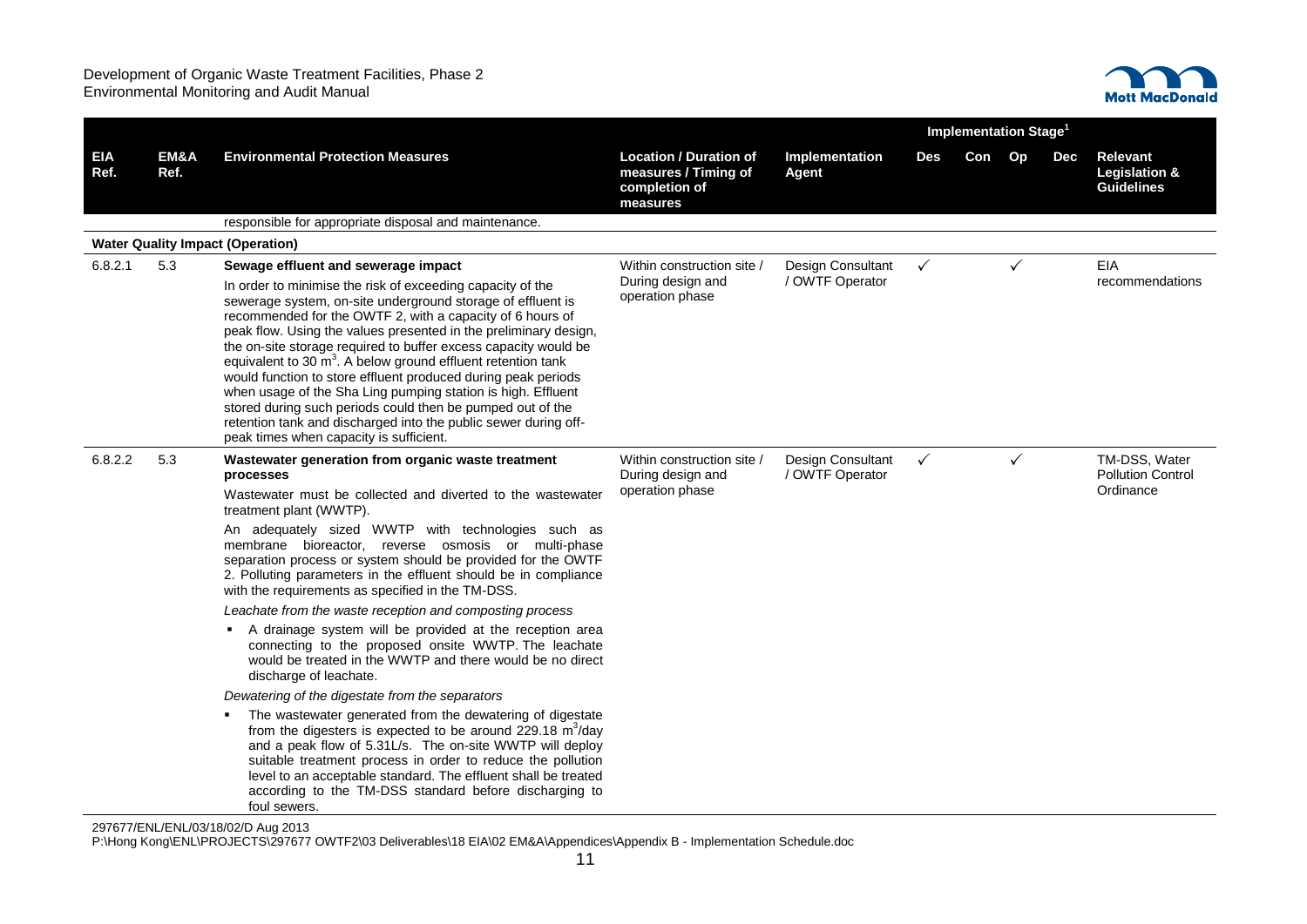

|             |              |                                                                                                                                                                                                                                                                                                                                                                                                                   |                                                                                    |                                | Implementation Stage <sup>1</sup> |     |              |     |                                                         |
|-------------|--------------|-------------------------------------------------------------------------------------------------------------------------------------------------------------------------------------------------------------------------------------------------------------------------------------------------------------------------------------------------------------------------------------------------------------------|------------------------------------------------------------------------------------|--------------------------------|-----------------------------------|-----|--------------|-----|---------------------------------------------------------|
| EIA<br>Ref. | EM&A<br>Ref. | <b>Environmental Protection Measures</b>                                                                                                                                                                                                                                                                                                                                                                          | <b>Location / Duration of</b><br>measures / Timing of<br>completion of<br>measures | Implementation<br><b>Agent</b> | Des                               | Con | Op           | Dec | Relevant<br>Legislation &<br><b>Guidelines</b>          |
|             |              | Condensate from biogas drying, odour treatment and ventilation<br>system                                                                                                                                                                                                                                                                                                                                          |                                                                                    |                                |                                   |     |              |     |                                                         |
|             |              | Condensate from biogas handling and wastewater from the<br>٠<br>odour treatment process would be collected and transferred<br>to the WWTP. There is no direct discharge of wastewater to<br>the sewer.                                                                                                                                                                                                            |                                                                                    |                                |                                   |     |              |     |                                                         |
|             |              | Washing of waste delivery trucks                                                                                                                                                                                                                                                                                                                                                                                  |                                                                                    |                                |                                   |     |              |     |                                                         |
|             |              | Surplus wastewater generated from the vehicle washing<br>facilities would be collected and transferred to the WWTP for<br>further treatment before discharging to the foul sewer.                                                                                                                                                                                                                                 |                                                                                    |                                |                                   |     |              |     |                                                         |
|             |              | Untreated wastewater from wastewater treatment plant                                                                                                                                                                                                                                                                                                                                                              |                                                                                    |                                |                                   |     |              |     |                                                         |
|             |              | Maintenance of the WWTP and its connection pipe work<br>$\blacksquare$<br>would be conducted regularly to confirm the condition of the<br>holding tank and pipes. This will ensure early detection of<br>any damage for repair or replacement.                                                                                                                                                                    |                                                                                    |                                |                                   |     |              |     |                                                         |
|             |              | Leakage of materials from WWTP                                                                                                                                                                                                                                                                                                                                                                                    |                                                                                    |                                |                                   |     |              |     |                                                         |
|             |              | Regular scheduled maintenance of the WWTP will be<br>carried out to confirm the condition of the facility and detect<br>any damages at an early stage for repair or replacement.                                                                                                                                                                                                                                  |                                                                                    |                                |                                   |     |              |     |                                                         |
| 6.8.2.3     | 5.3          | Contaminated stormwater runoff and accidental spillages                                                                                                                                                                                                                                                                                                                                                           | Within construction site /                                                         | <b>OWTF Operator</b>           |                                   |     | $\checkmark$ |     | TM-DSS; Water                                           |
|             |              | Regular maintenance of plant facilities, as recommended in<br>Section 6.8.2.2 of the EIA report, will be performed to confirm<br>the condition of plant facilities and detect any damage for repair<br>or replacement. Training should be provided to the employees<br>on handling accidental spillage, so that in such cases, actions<br>can be carried out quickly to avoid runoff to nearby<br>streams/drains. | During operation phase /<br>Throughout operation<br>phase                          |                                |                                   |     |              |     | <b>Pollution Control</b><br>Ordinance                   |
|             |              | <b>Waste Management Implications (Construction)</b>                                                                                                                                                                                                                                                                                                                                                               |                                                                                    |                                |                                   |     |              |     |                                                         |
| 7.6.1.1     | 6.3          | <b>Good Site Practices</b>                                                                                                                                                                                                                                                                                                                                                                                        | Project construction site /                                                        | Contractor                     |                                   | ✓   |              |     | Waste Disposal                                          |
|             |              | Recommendations for good site practices<br>during<br>the<br>construction activities include:                                                                                                                                                                                                                                                                                                                      | Throughout construction<br>stage / Until completion                                |                                |                                   |     |              |     | Ordinance:<br>Regulation and                            |
|             |              | Obtain the relevant waste disposal permits from appropriate<br>authorities, in accordance with the Waste Disposal<br>Ordinance (Cap. 354) and subsidiary Regulations and the<br>Land (Miscellaneous Provisions) Ordinance (Cap. 28);                                                                                                                                                                              | of all construction<br>activities                                                  |                                |                                   |     |              |     | the Land<br>(Miscellaneous<br>Provisions)<br>Ordinance; |
|             |              | 207677/ENIL/ENIL/02/19/02/D Aug 2012                                                                                                                                                                                                                                                                                                                                                                              |                                                                                    |                                |                                   |     |              |     |                                                         |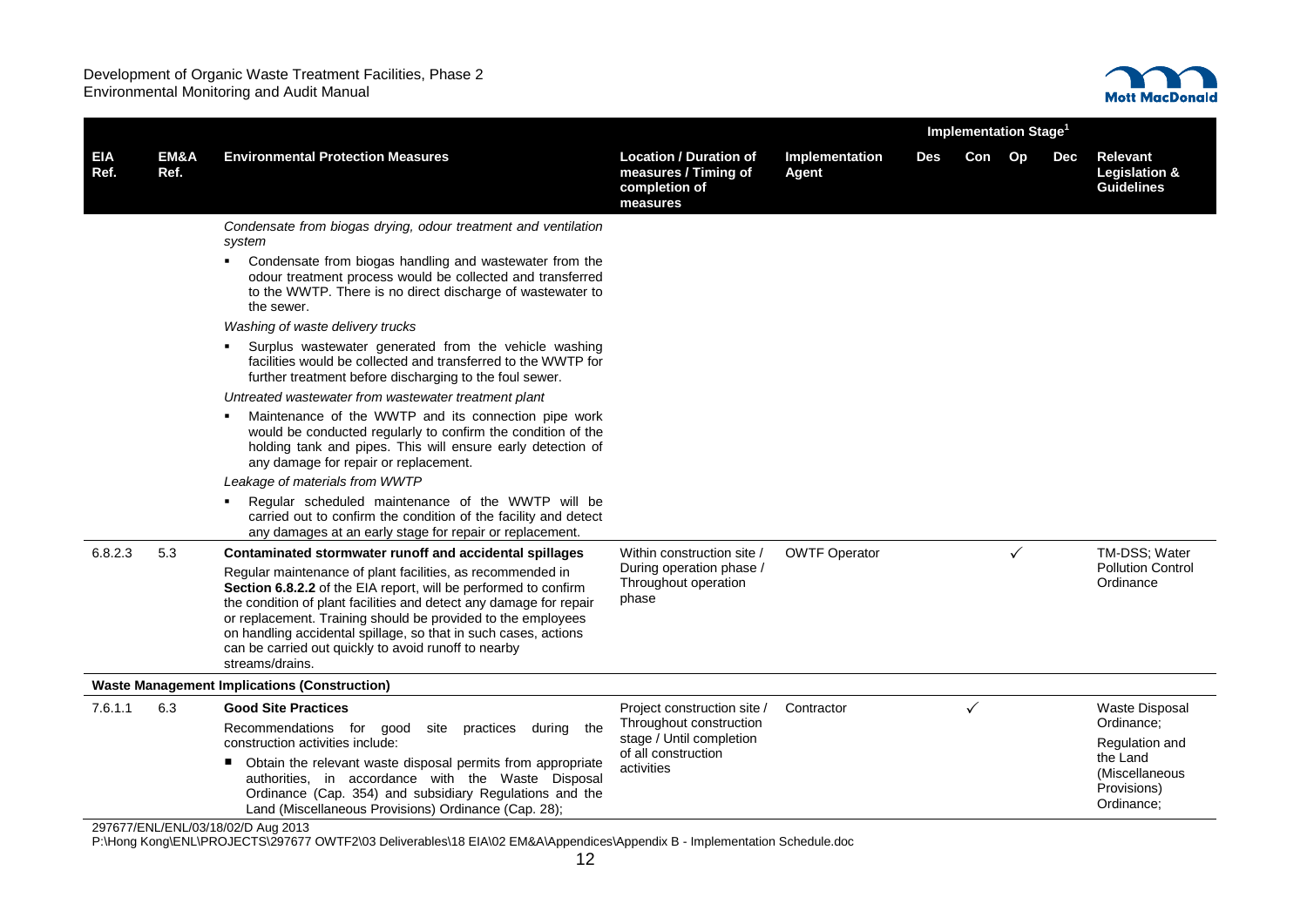

|                    |              |                                                                                                                                                                                                                                                                                                                                                                                                                                                                                                                                                                                                                                                                                                                                                                                                                                                                                                                                                                                                                                           |                                                                                                                         |                                | <b>Implementation Stage<sup>1</sup></b> |              |    |     |                                                                                                                                                                                             |  |  |
|--------------------|--------------|-------------------------------------------------------------------------------------------------------------------------------------------------------------------------------------------------------------------------------------------------------------------------------------------------------------------------------------------------------------------------------------------------------------------------------------------------------------------------------------------------------------------------------------------------------------------------------------------------------------------------------------------------------------------------------------------------------------------------------------------------------------------------------------------------------------------------------------------------------------------------------------------------------------------------------------------------------------------------------------------------------------------------------------------|-------------------------------------------------------------------------------------------------------------------------|--------------------------------|-----------------------------------------|--------------|----|-----|---------------------------------------------------------------------------------------------------------------------------------------------------------------------------------------------|--|--|
| <b>EIA</b><br>Ref. | EM&A<br>Ref. | <b>Environmental Protection Measures</b>                                                                                                                                                                                                                                                                                                                                                                                                                                                                                                                                                                                                                                                                                                                                                                                                                                                                                                                                                                                                  | <b>Location / Duration of</b><br>measures / Timing of<br>completion of<br>measures                                      | Implementation<br><b>Agent</b> | Des                                     | Con          | Op | Dec | Relevant<br><b>Legislation &amp;</b><br><b>Guidelines</b>                                                                                                                                   |  |  |
|                    |              | Provide staff training for proper waste management and<br>chemical handling procedures;<br>Provide sufficient waste disposal points and regular waste<br>٠<br>collection;<br>Provide appropriate measures to minimise windblown litter<br>٠<br>and dust during transportation of waste by either covering<br>trucks or by transporting wastes in enclosed containers;<br>Carry out regular cleaning and maintenance programme for<br>٠<br>drainage systems, sumps and oil interceptors;<br>Separate chemical wastes for special handling and disposal<br>٠<br>to licensed facilities for treatment; and<br>Employ licensed waste collectors to collect waste.                                                                                                                                                                                                                                                                                                                                                                             |                                                                                                                         |                                |                                         |              |    |     | <b>Waste Disposal</b><br>(Chemical<br>Wastes) (General)<br>Regulation;<br><b>Technical Circular</b><br>(Works) No.<br>19/2005<br>Environmental<br>Management on<br><b>Construction Site</b> |  |  |
| 7.6.1.2            | 6.3          | <b>Waste Reduction Measures</b><br>Recommendations to achieve waste reduction include:<br>Design foundation works to minimise the amount of<br>٠<br>excavated material to be generated:<br>Provide training on the importance of site cleanliness and<br>٠<br>appropriate waste management procedures, including waste<br>reduction, reuse and recycling;<br>Sort demolition debris and excavated materials from<br>٠<br>demolition works to recover reusable/recyclable portions<br>Segregation and storage of different types of waste in<br>п<br>different containers or skips to enhance reuse or recycling of<br>materials and their proper disposal<br>Encourage collection of recyclable waste such as waste<br>п<br>paper and aluminium cans by providing separate labelled<br>bins to enable such waste to be segregated from other<br>general refuse generated by the work force<br>Plan the use of construction materials carefully to minimise<br>п<br>amount of waste generated and avoid unnecessary<br>generation of waste | Project construction site /<br>Throughout construction<br>stage / Until completion<br>of all construction<br>activities | Contractor                     | $\checkmark$                            | $\checkmark$ |    |     | Waste Disposal<br>Ordinance                                                                                                                                                                 |  |  |
| 7.6.1.3            | 6.3          | <b>Excavated and C&amp;D Materials</b><br>In order to minimise impacts resulting from collection and<br>transportation of C&D material for off-site disposal, the                                                                                                                                                                                                                                                                                                                                                                                                                                                                                                                                                                                                                                                                                                                                                                                                                                                                         | Project construction site /<br>Throughout construction<br>stage / Until completion                                      | Contractor                     | $\checkmark$                            | $\checkmark$ |    |     | Waste Disposal<br>Ordinance;<br><b>DEVB Technical</b>                                                                                                                                       |  |  |
|                    |              | 297677/ENL/ENL/03/18/02/D Aug 2013                                                                                                                                                                                                                                                                                                                                                                                                                                                                                                                                                                                                                                                                                                                                                                                                                                                                                                                                                                                                        |                                                                                                                         |                                |                                         |              |    |     |                                                                                                                                                                                             |  |  |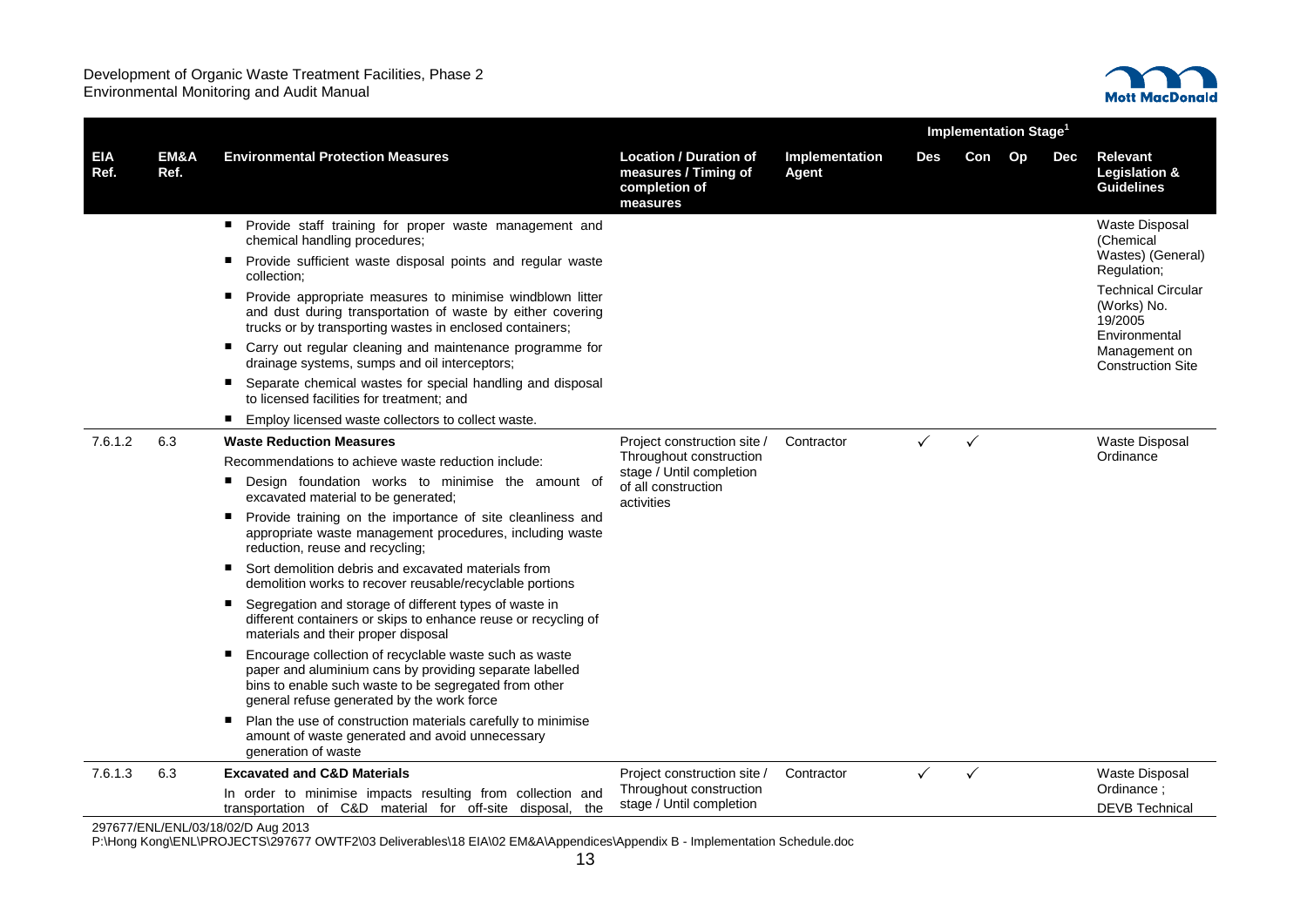

|                    |              |                                                                                                                                                                                                                                                                                                                                                                                                                                                                                                                                                                                                                                                                                                                                                                                                                                                                                                                                                        |                                                                                                                         |                         | <b>Implementation Stage<sup>1</sup></b> |              |  |            |                                                                                                                                                                      |  |
|--------------------|--------------|--------------------------------------------------------------------------------------------------------------------------------------------------------------------------------------------------------------------------------------------------------------------------------------------------------------------------------------------------------------------------------------------------------------------------------------------------------------------------------------------------------------------------------------------------------------------------------------------------------------------------------------------------------------------------------------------------------------------------------------------------------------------------------------------------------------------------------------------------------------------------------------------------------------------------------------------------------|-------------------------------------------------------------------------------------------------------------------------|-------------------------|-----------------------------------------|--------------|--|------------|----------------------------------------------------------------------------------------------------------------------------------------------------------------------|--|
| <b>EIA</b><br>Ref. | EM&A<br>Ref. | <b>Environmental Protection Measures</b>                                                                                                                                                                                                                                                                                                                                                                                                                                                                                                                                                                                                                                                                                                                                                                                                                                                                                                               | <b>Location / Duration of</b><br>measures / Timing of<br>completion of<br>measures                                      | Implementation<br>Agent | Des                                     | Con Op       |  | <b>Dec</b> | <b>Relevant</b><br><b>Legislation &amp;</b><br><b>Guidelines</b>                                                                                                     |  |
|                    |              | excavated materials should be reused on-site as fill material as<br>backfilling material and for landscaping works far as practicable.<br>Other mitigation requirements are:<br>A Waste Management Plan (WMP), which becomes part of<br>the Environmental Management Plan (EMP), should be                                                                                                                                                                                                                                                                                                                                                                                                                                                                                                                                                                                                                                                             | of all construction<br>activities                                                                                       |                         |                                         |              |  |            | Circular (Works)<br>No.6/2010 for Trip<br><b>Ticket System for</b><br>Disposal of<br>Construction &                                                                  |  |
|                    |              | prepared in accordance with ETWB TC(W) No.19/2005;                                                                                                                                                                                                                                                                                                                                                                                                                                                                                                                                                                                                                                                                                                                                                                                                                                                                                                     |                                                                                                                         |                         |                                         |              |  |            | Demolition<br>Materials:                                                                                                                                             |  |
|                    |              | A recording system for the amount of wastes generated,<br>recycled and disposed of (including the disposal sites)<br>should be adopted for easy tracking; and                                                                                                                                                                                                                                                                                                                                                                                                                                                                                                                                                                                                                                                                                                                                                                                          |                                                                                                                         |                         |                                         |              |  |            | <b>Technical Circular</b><br>(Works) No.<br>19/2005                                                                                                                  |  |
|                    |              | In order to monitor the disposal of excavated and non-inert<br>٠<br>C&D material at public filling facilities and landfills and to<br>control fly-tipping, a trip-ticket system should be adopted<br>(refer to DEVB TC(W) No. 6/2010).                                                                                                                                                                                                                                                                                                                                                                                                                                                                                                                                                                                                                                                                                                                 |                                                                                                                         |                         |                                         |              |  |            | Environmental<br>Management on<br><b>Construction Site</b>                                                                                                           |  |
| 7.6.1.4            | 6.3          | <b>Chemical Waste</b>                                                                                                                                                                                                                                                                                                                                                                                                                                                                                                                                                                                                                                                                                                                                                                                                                                                                                                                                  | Project construction site /                                                                                             | Contractor              |                                         | ✓            |  |            | Code of Practice                                                                                                                                                     |  |
|                    |              | Should chemical wastes be produced at the construction site,<br>the Contractor would be required to register with EPD as a<br>Chemical Waste Producer and to follow the guidelines stated in<br>the Code of Practice on the Packaging, Labelling and Storage of<br>Chemical Wastes. Good quality containers compatible with the<br>chemical wastes should be used, and incompatible chemicals<br>should be stored separately. Appropriate labels should be<br>securely attached on each chemical waste container indicating<br>the corresponding chemical characteristics of the chemical<br>waste (such as explosive, flammable, oxidizing, irritant, toxic,<br>harmful, or corrosive). The Contractor should employ a licensed<br>collector to transport and dispose of the chemical wastes, to<br>either the CWTC in Tsing Yi, or any other licensed facilities, in<br>accordance with the Waste Disposal (Chemical Waste)<br>(General) Regulation. | Throughout construction<br>stage / Until completion<br>of all construction<br>activities                                |                         |                                         |              |  |            | on the Packaging<br>Labelling and<br>Storage of<br><b>Chemical Wastes:</b><br>Waste Disposal<br>(Chemical Waste)<br>(General)<br>Regulation                          |  |
| 7.6.1.5            | 6.3          | <b>General Refuse</b><br>General refuse should be stored in enclosed bins or compaction<br>units separated from excavated and non-inert C&D materials. A<br>reputable waste collector should be employed by the Contractor<br>to remove general refuse from the site, separately from inert<br>C&D materials. Preferably an enclosed and covered area should<br>be provided to reduce the occurrence of 'wind blown' light<br>material.                                                                                                                                                                                                                                                                                                                                                                                                                                                                                                                | Project construction site /<br>Throughout construction<br>stage / Until completion<br>of all construction<br>activities | Contractor              |                                         | $\checkmark$ |  |            | <b>Waste Disposal</b><br>Ordinance and<br>Public Health and<br><b>Municipal Services</b><br>Ordinance - Public<br>Cleansing and<br>Prevention of<br><b>Nuisances</b> |  |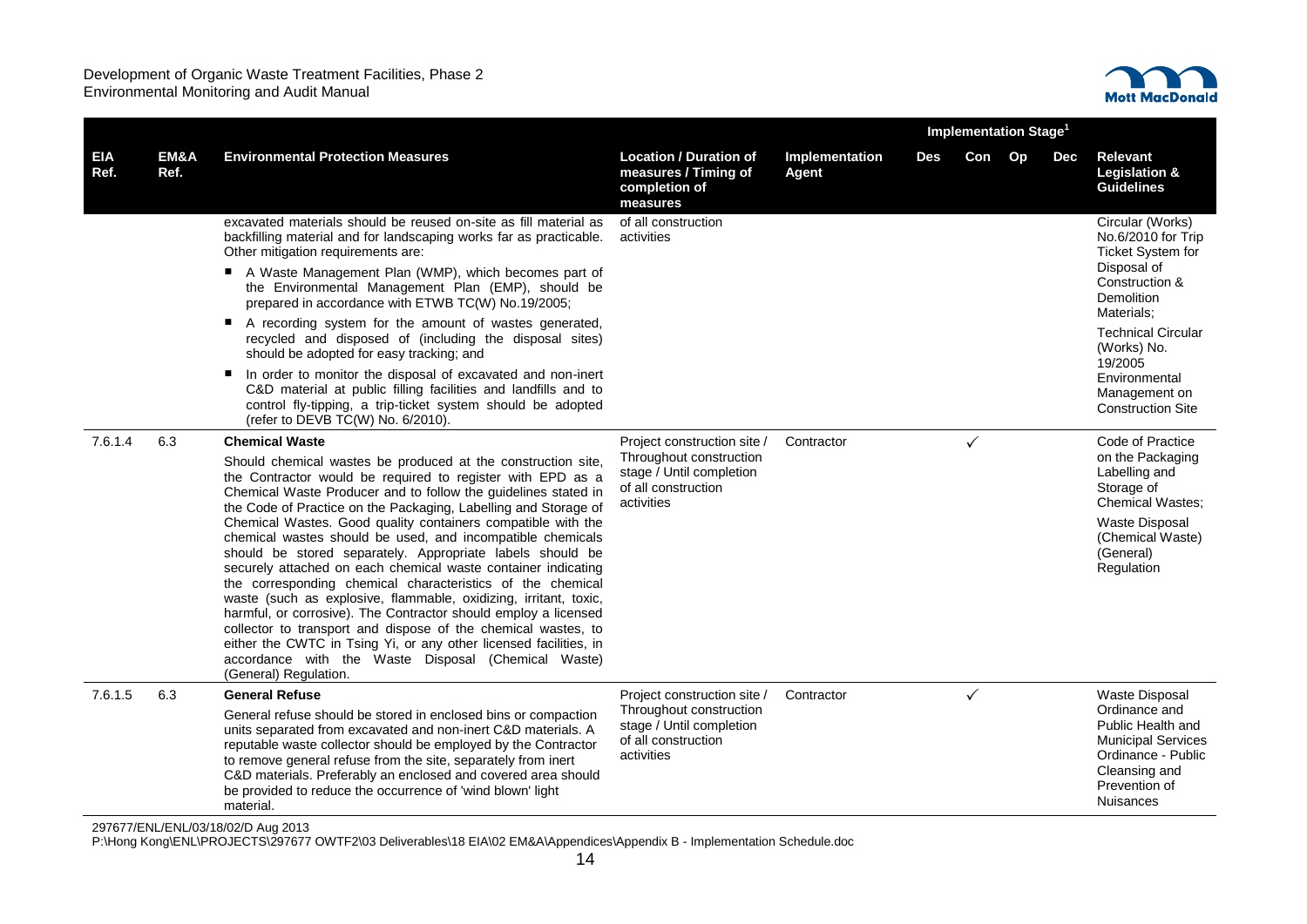

|             |              |                                                                                                                                                                                                                                                                                                            |                                                                                    |                         | <b>Implementation Stage<sup>1</sup></b> |        |              |     |                                                                  |  |
|-------------|--------------|------------------------------------------------------------------------------------------------------------------------------------------------------------------------------------------------------------------------------------------------------------------------------------------------------------|------------------------------------------------------------------------------------|-------------------------|-----------------------------------------|--------|--------------|-----|------------------------------------------------------------------|--|
| EIA<br>Ref. | EM&A<br>Ref. | <b>Environmental Protection Measures</b>                                                                                                                                                                                                                                                                   | <b>Location / Duration of</b><br>measures / Timing of<br>completion of<br>measures | Implementation<br>Agent | Des                                     | Con Op |              | Dec | <b>Relevant</b><br><b>Legislation &amp;</b><br><b>Guidelines</b> |  |
|             |              |                                                                                                                                                                                                                                                                                                            |                                                                                    |                         |                                         |        |              |     | Regulation                                                       |  |
|             |              | <b>Waste Management Implications (Operation)</b>                                                                                                                                                                                                                                                           |                                                                                    |                         |                                         |        |              |     |                                                                  |  |
| 7.6.2.1     | 6.3          | Good site practices                                                                                                                                                                                                                                                                                        | Construction site / On a                                                           | <b>OWTF Operator</b>    |                                         |        | $\checkmark$ |     | Waste Disposal                                                   |  |
|             |              | Adoption of the following good operational practices should be<br>recommended to minimise waste management impacts:                                                                                                                                                                                        | regular basis /<br>Throughout operation<br>stage                                   |                         |                                         |        |              |     | Ordinance;<br>Waste Disposal                                     |  |
|             |              | ■ Obtain the necessary waste disposal permits from the<br>appropriate authorities, in accordance with the Waste<br>Disposal Ordinance (Cap. 354), Waste Disposal (Chemical                                                                                                                                 |                                                                                    |                         |                                         |        |              |     | (Chemical Waste)<br>(General);<br>Regulation and                 |  |
|             |              | Waste) (General) Regulation and the Land (Miscellaneous<br>Provision) Ordinance (Cap. 28);                                                                                                                                                                                                                 |                                                                                    |                         |                                         |        |              |     | the Land<br>(Miscellaneous                                       |  |
|             |              | Nomination of an approved person to be responsible for                                                                                                                                                                                                                                                     |                                                                                    |                         |                                         |        |              |     | Provision)<br>Ordinance;                                         |  |
|             |              | good site practice, arrangements for collection and effective<br>disposal to an appropriate facility of all wastes generated at<br>the site:                                                                                                                                                               |                                                                                    |                         |                                         |        |              |     | <b>DEVB</b> Technical<br>Circular (Works)                        |  |
|             |              | Use of a waste haulier licensed to collect specific category of<br>waste:                                                                                                                                                                                                                                  |                                                                                    |                         |                                         |        |              |     | No. 6/2010.                                                      |  |
|             |              | A trip-ticket system should be included as one of the<br>contractual requirements and implemented by the<br>Environmental Team to monitor the disposal of solid wastes<br>at public filling facilities and landfills, and to control fly<br>tipping. Reference should be made to DEVB TC(W) No.<br>6/2010. |                                                                                    |                         |                                         |        |              |     |                                                                  |  |
|             |              | Training of site personnel in proper waste management and<br>chemical waste handling procedures;                                                                                                                                                                                                           |                                                                                    |                         |                                         |        |              |     |                                                                  |  |
|             |              | Separation of chemical wastes for special handling and<br>appropriate treatment at a licensed facility;                                                                                                                                                                                                    |                                                                                    |                         |                                         |        |              |     |                                                                  |  |
|             |              | Routine cleaning and maintenance programme for drainage<br>systems, sumps and oil interceptors;                                                                                                                                                                                                            |                                                                                    |                         |                                         |        |              |     |                                                                  |  |
|             |              | Provision of sufficient waste disposal points and regular<br>collection for disposal;                                                                                                                                                                                                                      |                                                                                    |                         |                                         |        |              |     |                                                                  |  |
|             |              | Adoption of appropriate measures to minimise windblown<br>litter and dust during transportation of waste, such as<br>covering trucks or transporting wastes in enclosed<br>containers; and,                                                                                                                |                                                                                    |                         |                                         |        |              |     |                                                                  |  |
|             |              | Implementation of a recording system for the amount of<br>297677/ENL/ENL/03/18/02/D Aug 2013                                                                                                                                                                                                               |                                                                                    |                         |                                         |        |              |     |                                                                  |  |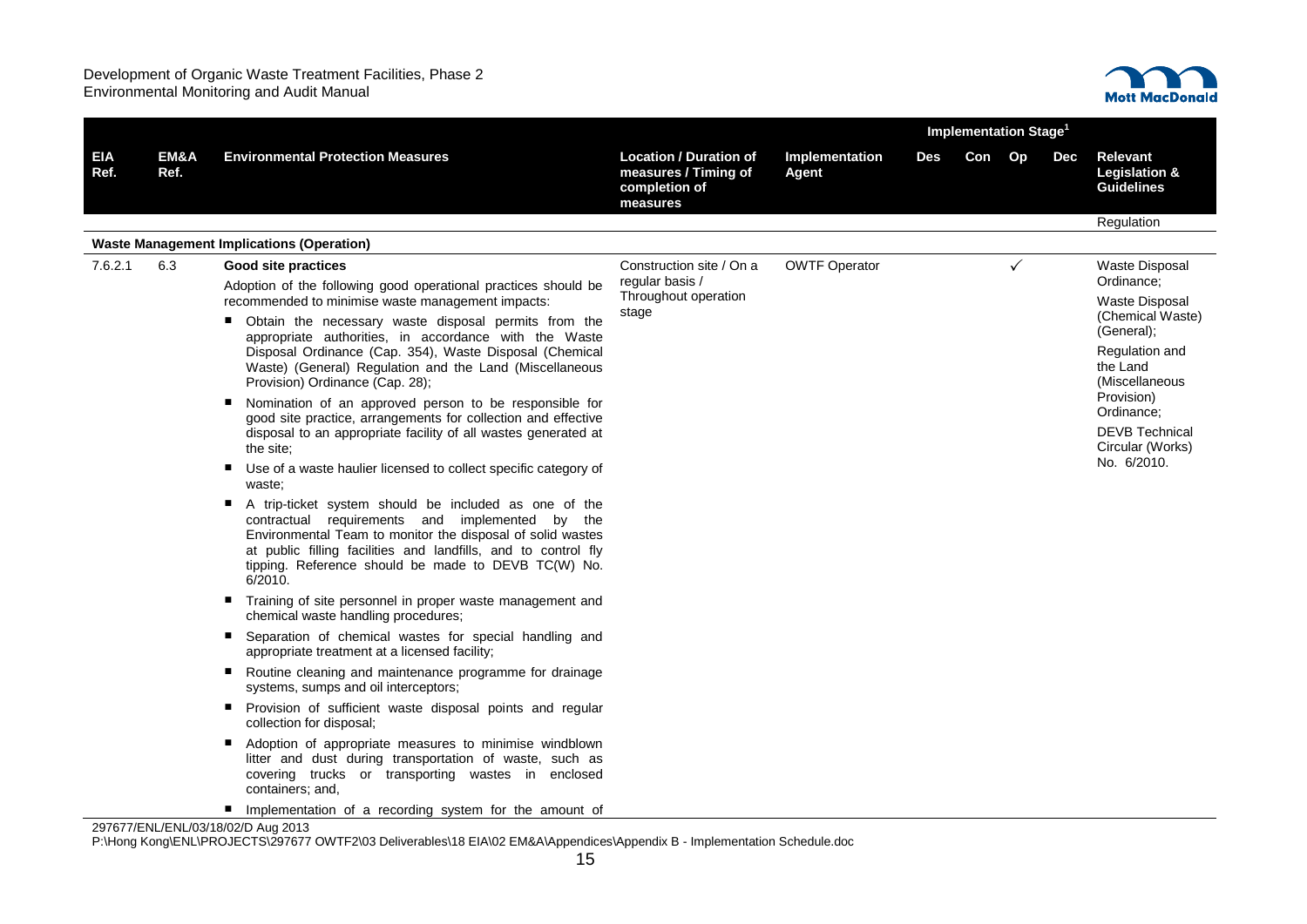

|                    |              |                                                                                                                                                                                                                                                                                                                                                                                                                                                                                                                                                                                                                                                                                                         |                                                                                    |                         | Implementation Stage <sup>1</sup> |     |    |     |                                                                                                                                                                    |  |
|--------------------|--------------|---------------------------------------------------------------------------------------------------------------------------------------------------------------------------------------------------------------------------------------------------------------------------------------------------------------------------------------------------------------------------------------------------------------------------------------------------------------------------------------------------------------------------------------------------------------------------------------------------------------------------------------------------------------------------------------------------------|------------------------------------------------------------------------------------|-------------------------|-----------------------------------|-----|----|-----|--------------------------------------------------------------------------------------------------------------------------------------------------------------------|--|
| <b>EIA</b><br>Ref. | EM&A<br>Ref. | <b>Environmental Protection Measures</b>                                                                                                                                                                                                                                                                                                                                                                                                                                                                                                                                                                                                                                                                | <b>Location / Duration of</b><br>measures / Timing of<br>completion of<br>measures | Implementation<br>Agent | Des                               | Con | Op | Dec | <b>Relevant</b><br>Legislation &<br><b>Guidelines</b>                                                                                                              |  |
|                    |              | wastes generated, recycled and disposed of (including the<br>disposal sites).                                                                                                                                                                                                                                                                                                                                                                                                                                                                                                                                                                                                                           |                                                                                    |                         |                                   |     |    |     |                                                                                                                                                                    |  |
| 7.6.2.2            | 6.3          | <b>Waste reduction measures</b><br>Adoption of the following good operational practices should be<br>recommended to ensure waste reduction:<br>■ Segregation and storage of different types of waste in<br>different containers, skips or stockpiles to enhance reuse or<br>recycling of materials and their proper disposal;<br>Encourage collection of aluminium cans, plastic bottles and<br>packaging material (e.g. carton boxes) and office paper by<br>individual collectors. Separate labelled bins should be<br>provided to help segregate this waste from other general<br>refuse generated by the work force; and<br>Any unused chemicals or those with remaining functional                 | Construction site / On a<br>regular basis /<br>Throughout operation<br>stage       | <b>OWTF Operator</b>    |                                   |     | ✓  |     | Waste Disposal<br>Ordinance;<br><b>Waste Disposal</b><br>(Chemical Waste)<br>(General);<br>Regulation and<br>the Land<br>(Miscellaneous<br>Provision)<br>Ordinance |  |
| 7.6.2.3            | 6.3          | capacity should be reused as far as practicable.<br>Waste generated from pre-treatment process<br>Wastes generated from pre-treatment process should be<br>recycled as far as possible. Wastes generated from pre-<br>treatment process should also be separated from any chemical<br>waste and stored in covered skips. The recyclables should be<br>collected by licensed collectors, while the rest of the waste<br>should be removed from the site on a daily basis to minimise<br>odour, pest and litter impacts. Open burning must be strictly<br>prohibited.                                                                                                                                     | Pre-treatment process /<br>Throughout operation<br>stage                           | <b>OWTF Operator</b>    |                                   |     | ✓  |     | Waste Disposal<br>(Chemical Waste)<br>(General)                                                                                                                    |  |
| 7.6.2.4            | 6.3          | <b>Chemical Waste</b><br>• Chemical waste generated from machinery maintenance and<br>servicing should be managed in accordance with the Code of<br>Practice on the Packaging, Labelling and storage of<br>Chemical Wastes under the provisions of Waste Disposal<br>(Chemical Waste) (General) Regulation. The chemical waste<br>should be collected by drum-type containers and, when<br>transported off-site, removed by licensed chemical waste<br>contractors. Alternatively, some of the chemical waste may<br>be retained on-site for re-use by the Project in the<br>manufacture of biogas or other products, subject to their<br>composition being confirmed as suitable for such application. | Construction site<br>Throughout operation<br>stage                                 | <b>OWTF Operator</b>    |                                   |     | ✓  |     | Code of Practice<br>on the Packaging<br>Labelling and<br>Storage of<br><b>Chemical Wastes:</b><br>Waste Disposal<br>(Chemical Waste)<br>(General)<br>Regulation    |  |

297677/ENL/ENL/03/18/02/D Aug 2013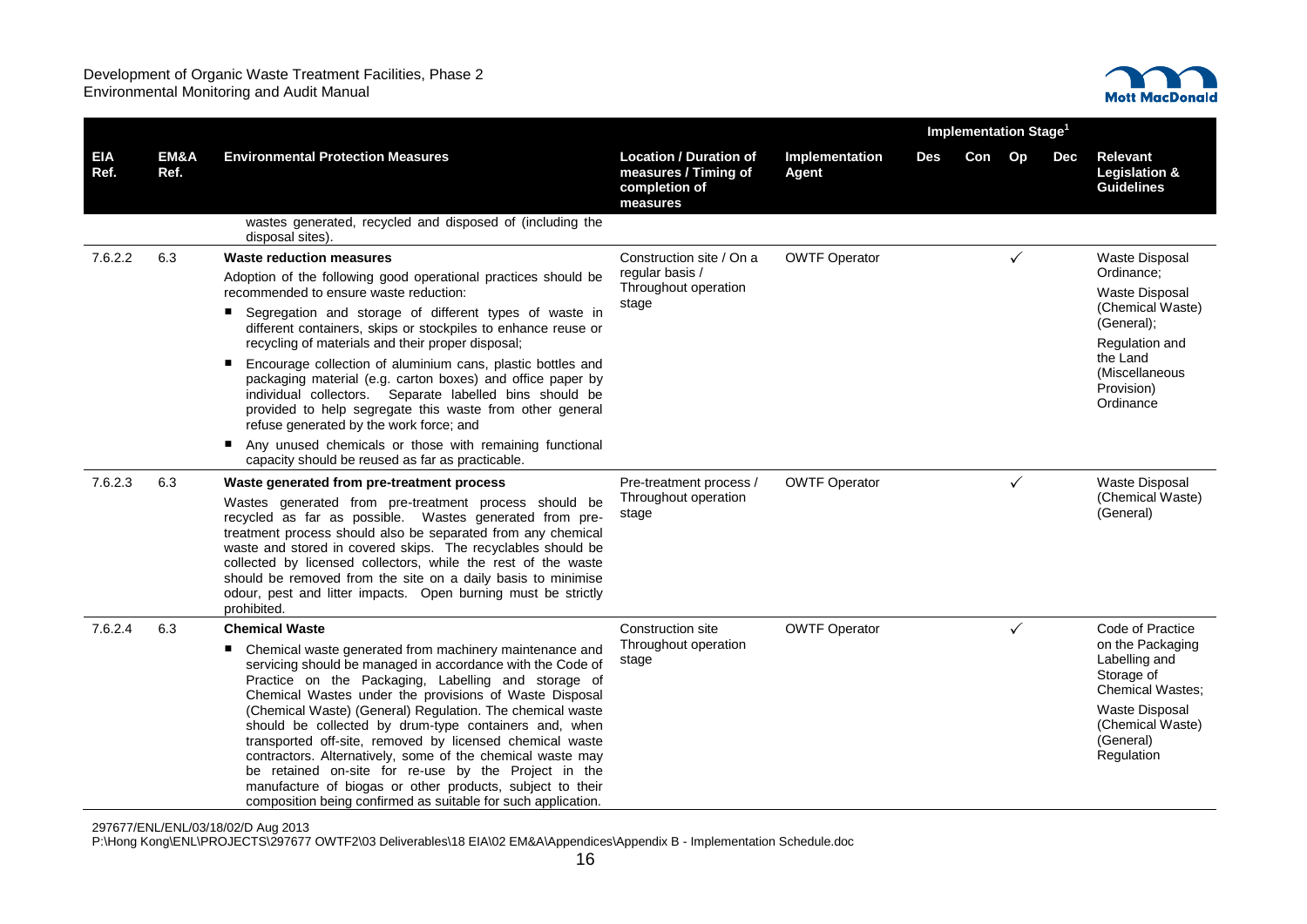

|                    |              |                                                                                                                                                                                                                                                                                                                                                                                                                                                                                                                                                                                                                                                                                                     |                                                                                    |                         | Implementation Stage <sup>1</sup> |              |              |            |                                                       |  |
|--------------------|--------------|-----------------------------------------------------------------------------------------------------------------------------------------------------------------------------------------------------------------------------------------------------------------------------------------------------------------------------------------------------------------------------------------------------------------------------------------------------------------------------------------------------------------------------------------------------------------------------------------------------------------------------------------------------------------------------------------------------|------------------------------------------------------------------------------------|-------------------------|-----------------------------------|--------------|--------------|------------|-------------------------------------------------------|--|
| <b>EIA</b><br>Ref. | EM&A<br>Ref. | <b>Environmental Protection Measures</b>                                                                                                                                                                                                                                                                                                                                                                                                                                                                                                                                                                                                                                                            | <b>Location / Duration of</b><br>measures / Timing of<br>completion of<br>measures | Implementation<br>Agent | Des                               | Con Op       |              | <b>Dec</b> | <b>Relevant</b><br>Legislation &<br><b>Guidelines</b> |  |
|                    |              | Plant / equipment maintenance schedules should be planned<br>ш<br>in order to minimise the generation of chemical waste.                                                                                                                                                                                                                                                                                                                                                                                                                                                                                                                                                                            |                                                                                    |                         |                                   |              |              |            |                                                       |  |
|                    |              | Non-recyclable chemical wastes and lubricants should be<br>ш<br>disposed of at appropriate facilities, such as CWTC. Copies<br>or counterfoils from collection receipts issued by the licensed<br>waste collector should be kept for recording purpose.                                                                                                                                                                                                                                                                                                                                                                                                                                             |                                                                                    |                         |                                   |              |              |            |                                                       |  |
|                    |              | Recyclable chemical waste will be transported off-site for<br>п<br>treatment by a licensed collector. The Contractor will need<br>to register with EPD as a chemical waste producer.                                                                                                                                                                                                                                                                                                                                                                                                                                                                                                                |                                                                                    |                         |                                   |              |              |            |                                                       |  |
| 7.6.2.5            | 6.3          | <b>General Refuse</b>                                                                                                                                                                                                                                                                                                                                                                                                                                                                                                                                                                                                                                                                               | Construction site / On a                                                           | <b>OWTF Operator</b>    |                                   |              | $\checkmark$ |            | <b>Waste Disposal</b>                                 |  |
|                    |              | Waste generated in site offices should be reduced through<br>segregation and collection of recyclables. To promote the<br>recycling of wastes such as used paper, aluminium cans and<br>plastic bottles, it is recommended that recycling bins should<br>be clearly labelled and placed at locations with easy access.<br>For the collection of recyclable materials, they should be<br>collected by licensed collectors.                                                                                                                                                                                                                                                                           | regular basis /<br>Throughout operation<br>stage                                   |                         |                                   |              |              |            | Ordinance                                             |  |
|                    |              | General refuse, other than segregated recyclable wastes,<br>should be separated from any chemical waste and stored in<br>covered skips. The general refuse should be removed from<br>the site on a daily basis to minimise odour, pest and litter<br>impacts. Also, open burning of refuse must be strictly<br>prohibited.                                                                                                                                                                                                                                                                                                                                                                          |                                                                                    |                         |                                   |              |              |            |                                                       |  |
|                    |              | <b>Ecological Impact (Construction)</b>                                                                                                                                                                                                                                                                                                                                                                                                                                                                                                                                                                                                                                                             |                                                                                    |                         |                                   |              |              |            |                                                       |  |
| 8.7                | 7.3          | For precautionary purposes and to further ensure that no wild<br>flora species of conservation interest will be affected, prior to<br>commencement of any construction works, it is recommended to<br>conduct a detailed vegetation survey as baseline monitoring to<br>update the exact locations, number and condition of individuals<br>of Aquilaria sinensis and any other floral species of conservation<br>interest within the Project Area. A Vegetation Survey Report<br>summarizing the findings and recommendations of the detailed<br>vegetation survey should be prepared and submitted to AFCD<br>for approval no later than one month prior to commencement of<br>construction works. | <b>Before Project</b><br>commencement                                              | <b>OWTF Operator</b>    | ✓                                 |              |              |            | EIAO-TM                                               |  |
| 8.7                | 7.3          | During construction phase, erection of a temporary protective                                                                                                                                                                                                                                                                                                                                                                                                                                                                                                                                                                                                                                       | Throughout construction                                                            | <b>OWTF Operator</b>    |                                   | $\checkmark$ |              |            | EIAO-TM                                               |  |
|                    |              | 297677/ENL/ENL/03/18/02/D Aug 2013<br>P:\Hong Kong\ENL\PROJECTS\297677 OWTF2\03 Deliverables\18 EIA\02 EM&A\Appendices\Appendix B - Implementation Schedule.doc                                                                                                                                                                                                                                                                                                                                                                                                                                                                                                                                     |                                                                                    |                         |                                   |              |              |            |                                                       |  |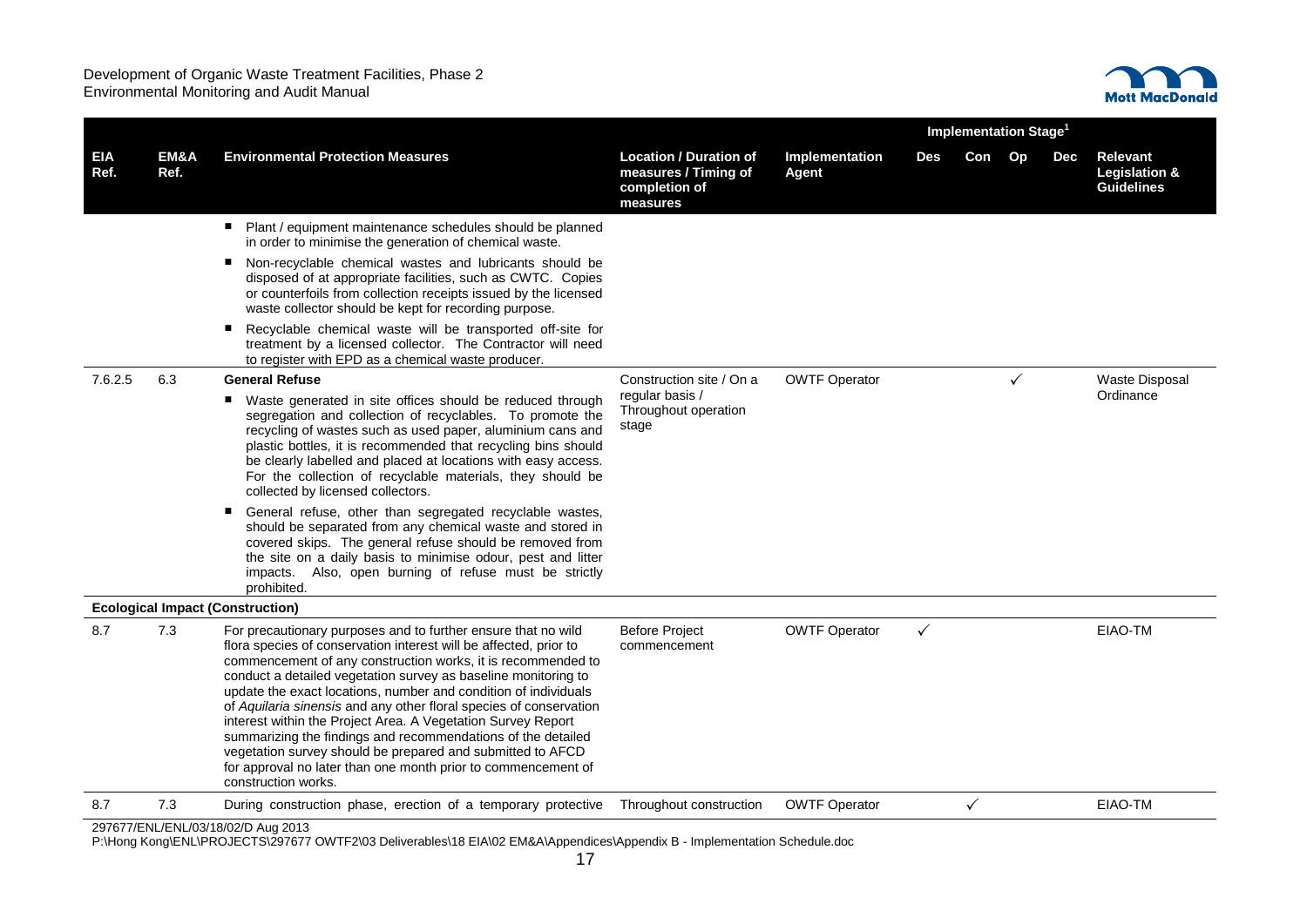

|                    |                                      |                                                                                                                                                                                                                                                                                                                                                                                                                                                                                                                                                                                                                                                                                                                                                                                                                                                                                                                                                                                                                                                               |                                                                                    |                         | <b>Implementation Stage<sup>1</sup></b> |              |  |     |                                                           |  |
|--------------------|--------------------------------------|---------------------------------------------------------------------------------------------------------------------------------------------------------------------------------------------------------------------------------------------------------------------------------------------------------------------------------------------------------------------------------------------------------------------------------------------------------------------------------------------------------------------------------------------------------------------------------------------------------------------------------------------------------------------------------------------------------------------------------------------------------------------------------------------------------------------------------------------------------------------------------------------------------------------------------------------------------------------------------------------------------------------------------------------------------------|------------------------------------------------------------------------------------|-------------------------|-----------------------------------------|--------------|--|-----|-----------------------------------------------------------|--|
| <b>EIA</b><br>Ref. | EM&A<br>Ref.                         | <b>Environmental Protection Measures</b>                                                                                                                                                                                                                                                                                                                                                                                                                                                                                                                                                                                                                                                                                                                                                                                                                                                                                                                                                                                                                      | <b>Location / Duration of</b><br>measures / Timing of<br>completion of<br>measures | Implementation<br>Agent | Des                                     | Con Op       |  | Dec | Relevant<br><b>Legislation &amp;</b><br><b>Guidelines</b> |  |
|                    |                                      | fence along the plantation area where trees and vegetation,<br>including those of conservation concern identified under the<br>detailed vegetation survey, would be retained within the Project<br>Area is recommended for precautionary purposes to avoid any<br>potential impact from construction activities such as vehicle<br>movement and materials storage. Establishment of the<br>protective fence could also raise the awareness of personnel to<br>be present and protection of the plants. While the protective<br>fence should be properly maintained, monitoring of individuals of<br>Aquilaria sinensis and any other floral species of conservation<br>interest identified in the detailed vegetation survey during<br>construction phase on a monthly basis should be conducted to<br>make sure that they are not affected by the construction works of<br>the Project.                                                                                                                                                                      | stage                                                                              |                         |                                         |              |  |     |                                                           |  |
|                    | <b>Ecological Impact (Operation)</b> |                                                                                                                                                                                                                                                                                                                                                                                                                                                                                                                                                                                                                                                                                                                                                                                                                                                                                                                                                                                                                                                               |                                                                                    |                         |                                         |              |  |     |                                                           |  |
|                    |                                      | No mitigation measure is required.                                                                                                                                                                                                                                                                                                                                                                                                                                                                                                                                                                                                                                                                                                                                                                                                                                                                                                                                                                                                                            |                                                                                    |                         |                                         |              |  |     |                                                           |  |
|                    |                                      | <b>Landscape and Visual Impact (Construction)</b>                                                                                                                                                                                                                                                                                                                                                                                                                                                                                                                                                                                                                                                                                                                                                                                                                                                                                                                                                                                                             |                                                                                    |                         |                                         |              |  |     |                                                           |  |
| Table              | Table                                | <b>Preservation of Existing Vegetation</b>                                                                                                                                                                                                                                                                                                                                                                                                                                                                                                                                                                                                                                                                                                                                                                                                                                                                                                                                                                                                                    | Construction site /<br>Throughout construction                                     | Contractor              | $\checkmark$                            | $\checkmark$ |  |     | <b>Technical Circular</b>                                 |  |
| 10.7<br>(CP1)      | 8.1<br>(CP1)                         | The development proposals would avoid disturbance to the<br>existing trees as far as practicable within the confines of the<br>development site. A preliminary tree survey has been<br>undertaken to establish the existing resources. A tree survey<br>review with formal tree removal application will be submitted to<br>the relevant government departments for approval in accordance<br>with ETWB TC(W) 03/2006 Tree Preservation, during the<br>detailed design phase of the Project. Based on the preliminary<br>findings it would be possible to retain 441 of the existing trees. If<br>possible, all trees which are not in conflict with the proposals<br>would be retained and shall be protected through the means of<br>fencing, where appropriate, to prevent potential damage to tree<br>canopies and root zones from vehicles and materials storage.<br>Specifications for the protection of existing trees will be<br>circulated to the relevant government authorities for approval<br>together with the formal tree removal application. | stage / Until completion<br>of all construction<br>activities                      |                         |                                         |              |  |     | (Works) No.<br>3/2006                                     |  |
| Table              | Table                                | Control of site construction activities                                                                                                                                                                                                                                                                                                                                                                                                                                                                                                                                                                                                                                                                                                                                                                                                                                                                                                                                                                                                                       | Construction site /                                                                | Contractor              | $\checkmark$                            | $\checkmark$ |  |     | EIAO-TM                                                   |  |
| 10.7<br>(CP2)      | 8.1<br>(CP2)                         | Storage of materials should be carefully arranged to<br>minimise potential landscape and visual impact.                                                                                                                                                                                                                                                                                                                                                                                                                                                                                                                                                                                                                                                                                                                                                                                                                                                                                                                                                       | Throughout construction<br>stage / Until completion                                |                         |                                         |              |  |     |                                                           |  |
|                    |                                      | 297677/ENL/ENL/03/18/02/D Aug 2013                                                                                                                                                                                                                                                                                                                                                                                                                                                                                                                                                                                                                                                                                                                                                                                                                                                                                                                                                                                                                            |                                                                                    |                         |                                         |              |  |     |                                                           |  |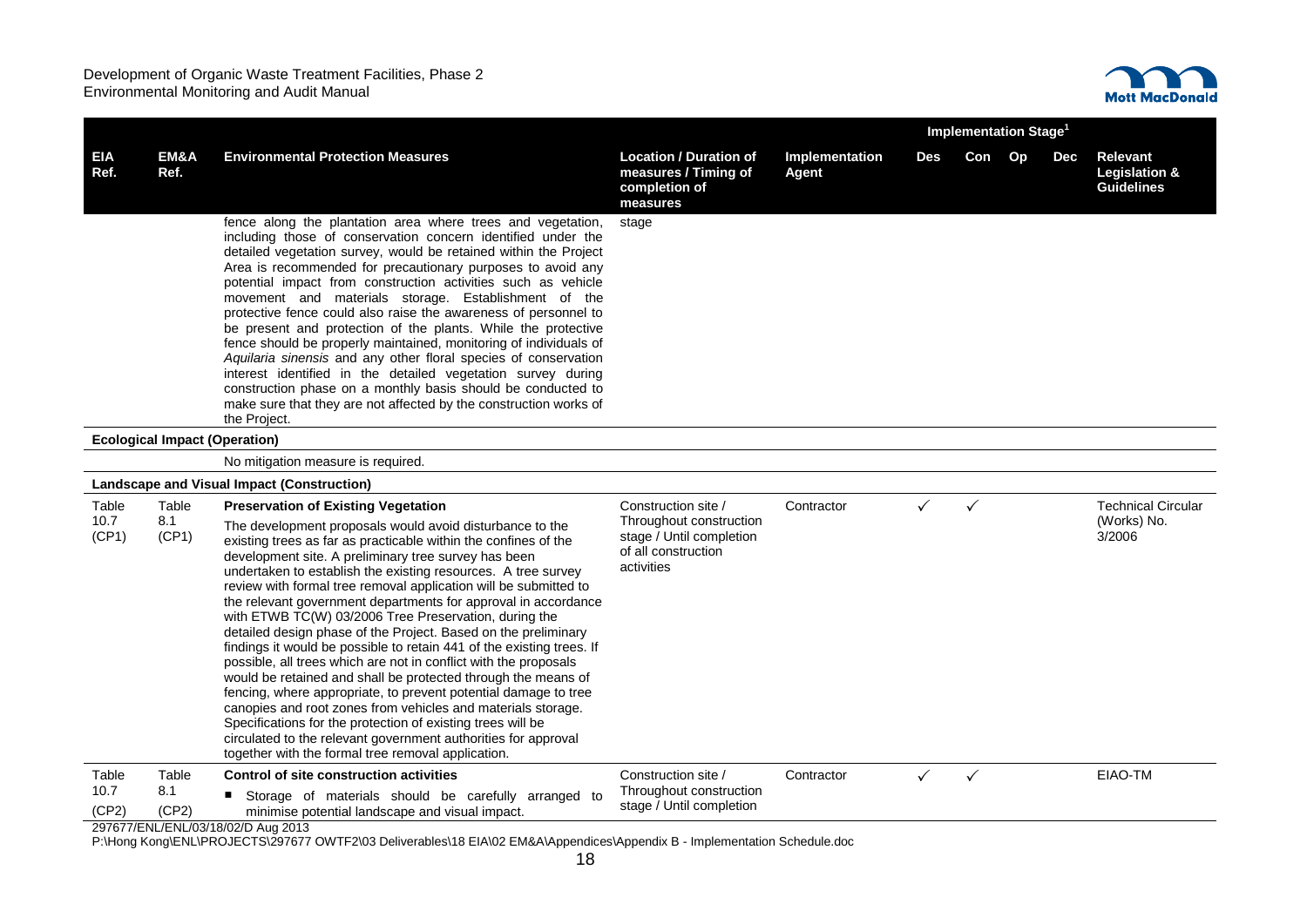

|                        |                       |                                                                                                                                                                                                                                                                                                                                                                                                                                                                                                                                                                                                                                                                                                                                                |                                                                                          |                                      |              | Implementation Stage <sup>1</sup> |    |     |                                                                  |  |
|------------------------|-----------------------|------------------------------------------------------------------------------------------------------------------------------------------------------------------------------------------------------------------------------------------------------------------------------------------------------------------------------------------------------------------------------------------------------------------------------------------------------------------------------------------------------------------------------------------------------------------------------------------------------------------------------------------------------------------------------------------------------------------------------------------------|------------------------------------------------------------------------------------------|--------------------------------------|--------------|-----------------------------------|----|-----|------------------------------------------------------------------|--|
| <b>EIA</b><br>Ref.     | EM&A<br>Ref.          | <b>Environmental Protection Measures</b>                                                                                                                                                                                                                                                                                                                                                                                                                                                                                                                                                                                                                                                                                                       | <b>Location / Duration of</b><br>measures / Timing of<br>completion of<br>measures       | Implementation<br>Agent              | <b>Des</b>   | Con                               | Op | Dec | <b>Relevant</b><br><b>Legislation &amp;</b><br><b>Guidelines</b> |  |
|                        |                       | The location and appearance of site accommodation should<br>be carefully designed to minimise potential landscape and<br>visual impact.                                                                                                                                                                                                                                                                                                                                                                                                                                                                                                                                                                                                        | of all construction<br>activities                                                        |                                      |              |                                   |    |     |                                                                  |  |
|                        |                       | ٠<br>Site lighting should be carefully designed to prevent light<br>spillage,                                                                                                                                                                                                                                                                                                                                                                                                                                                                                                                                                                                                                                                                  |                                                                                          |                                      |              |                                   |    |     |                                                                  |  |
|                        |                       | Extent of the works area and construction period should be<br>minimised as far as practicable.                                                                                                                                                                                                                                                                                                                                                                                                                                                                                                                                                                                                                                                 |                                                                                          |                                      |              |                                   |    |     |                                                                  |  |
|                        |                       | Screen hoarding with compatible design to blend into the<br>surrounding natural environmental should be considered.                                                                                                                                                                                                                                                                                                                                                                                                                                                                                                                                                                                                                            |                                                                                          |                                      |              |                                   |    |     |                                                                  |  |
|                        |                       | Temporary works areas should be reinstated at the earliest<br>ш<br>possible opportunity.                                                                                                                                                                                                                                                                                                                                                                                                                                                                                                                                                                                                                                                       |                                                                                          |                                      |              |                                   |    |     |                                                                  |  |
| Table                  | Table                 | <b>Transplantation of existing trees</b>                                                                                                                                                                                                                                                                                                                                                                                                                                                                                                                                                                                                                                                                                                       | Construction site /                                                                      | Contractor                           | $\checkmark$ | $\checkmark$                      |    |     | <b>Technical Circular</b>                                        |  |
| 10.7<br>(CP3)          | 8.1<br>(CP3)          | Under current proposal, no tree is recommended to be<br>transplanted since the trees in conflict with the proposed works<br>are not suitable to be transplanted. However, should<br>transplantation be proposed in the detailed design stage after an<br>update tree survey, the recommended final recipient sites should<br>be adjacent to their current locations. Enough time should be<br>reserved for tree transplantation works to increase the survival<br>rate of the transplanting trees. To ensure the survival of<br>transplanted trees, protection work should be considered. The<br>tree transplantation proposal will be submitted to relevant<br>authorities for approval together with the formal tree removal<br>application. | Throughout construction<br>stage / Until completion<br>of all construction<br>activities |                                      |              |                                   |    |     | (Works) No.<br>3/2006                                            |  |
|                        |                       | Landscape and Visual Impact (Operation)                                                                                                                                                                                                                                                                                                                                                                                                                                                                                                                                                                                                                                                                                                        |                                                                                          |                                      |              |                                   |    |     |                                                                  |  |
| Table<br>10.8<br>(OP1) | Table<br>8.2<br>(OP1) | Design of the Proposed OWTF<br>OWTF will incorporate design features as part of design<br>mitigation measures including                                                                                                                                                                                                                                                                                                                                                                                                                                                                                                                                                                                                                        | Construction site / During<br>design stage                                               | Design Consultant<br>/ OWTF Operator | $\checkmark$ |                                   |    |     | EIAO-TM                                                          |  |
|                        |                       | • Integrated design approach - the location of OWTF should<br>be within the existing Livestock Waste Composting Plant, as<br>far as technically feasible. The location and orientation of the<br>OWTF should be away from landscape and visually sensitive<br>areas such as ponds and woodlands.                                                                                                                                                                                                                                                                                                                                                                                                                                               |                                                                                          |                                      |              |                                   |    |     |                                                                  |  |
|                        |                       | <b>Building massing</b> – the proposed use of simple responsive<br>design includes having specific height profile requirement                                                                                                                                                                                                                                                                                                                                                                                                                                                                                                                                                                                                                  |                                                                                          |                                      |              |                                   |    |     |                                                                  |  |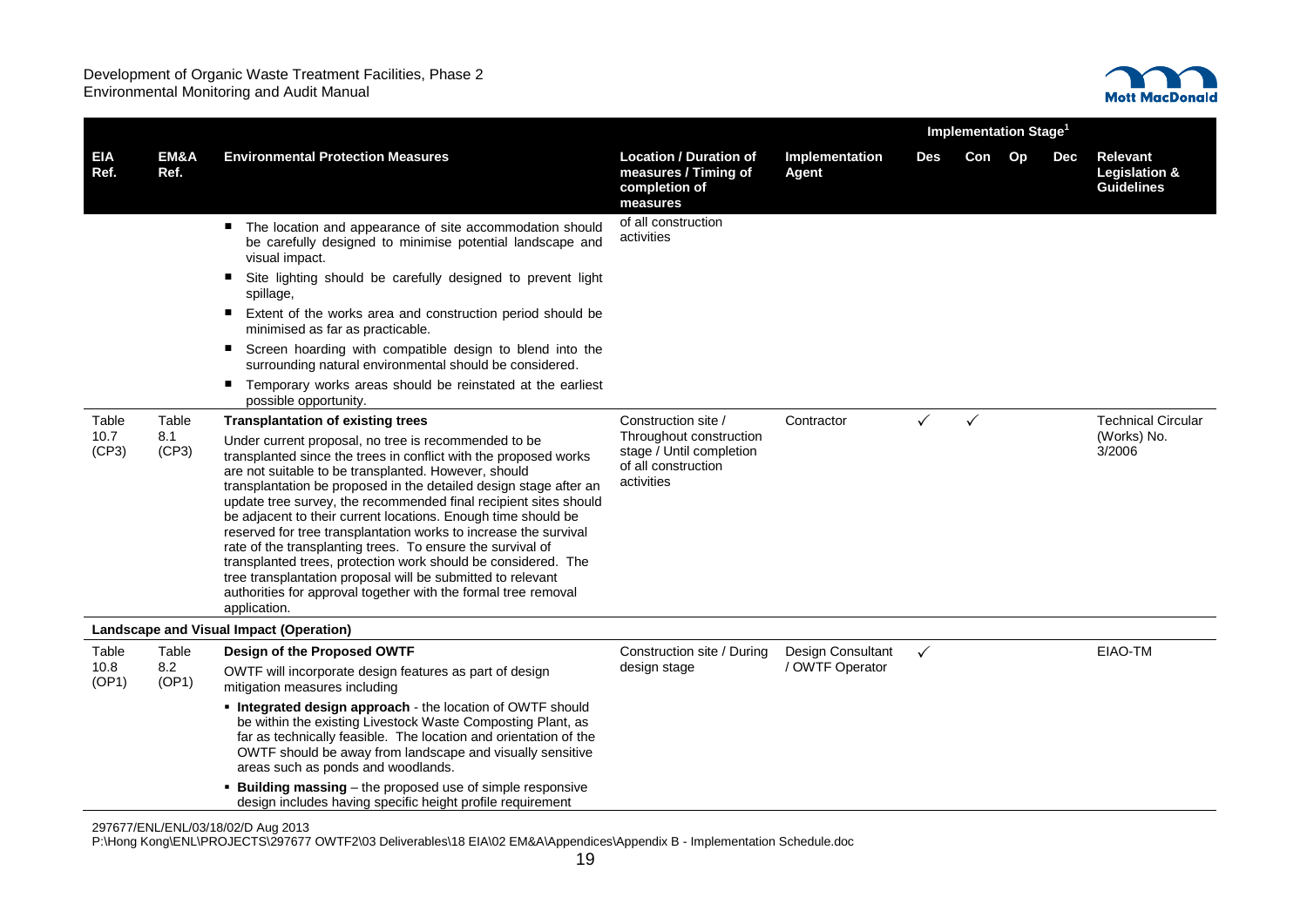

|                    |              |                                                                                                                                                                                                                                                                                                                                                                                                                                                                                                                                                                                                                                                                                                                                                                                                                                                                                                                                    |                                                                                    |                          |              | Implementation Stage <sup>1</sup> |              |     |                                                |
|--------------------|--------------|------------------------------------------------------------------------------------------------------------------------------------------------------------------------------------------------------------------------------------------------------------------------------------------------------------------------------------------------------------------------------------------------------------------------------------------------------------------------------------------------------------------------------------------------------------------------------------------------------------------------------------------------------------------------------------------------------------------------------------------------------------------------------------------------------------------------------------------------------------------------------------------------------------------------------------|------------------------------------------------------------------------------------|--------------------------|--------------|-----------------------------------|--------------|-----|------------------------------------------------|
| <b>EIA</b><br>Ref. | EM&A<br>Ref. | <b>Environmental Protection Measures</b>                                                                                                                                                                                                                                                                                                                                                                                                                                                                                                                                                                                                                                                                                                                                                                                                                                                                                           | <b>Location / Duration of</b><br>measures / Timing of<br>completion of<br>measures | Implementation<br>Agent  | Des          | Con                               | Op           | Dec | Relevant<br>Legislation &<br><b>Guidelines</b> |
|                    |              | such as, single-storey, lower than the adjacent building<br>structures, and avoiding large built structure for supporting<br>facilities to reduce the intrusion of mass in the rural areas.                                                                                                                                                                                                                                                                                                                                                                                                                                                                                                                                                                                                                                                                                                                                        |                                                                                    |                          |              |                                   |              |     |                                                |
|                    |              | . Treatment of built structures - the structural design should<br>seek to reduce the apparent visual mass of the facilities<br>further through the use of natural materials such as wooden<br>frames or other sustainable materials such as recycled<br>plastics.                                                                                                                                                                                                                                                                                                                                                                                                                                                                                                                                                                                                                                                                  |                                                                                    |                          |              |                                   |              |     |                                                |
|                    |              | • Responsive building finishes – Natural tones should be<br>considered for the colour palette for proposed structures.<br>Non-reflective finishes are recommended on the outward<br>facing building facades to reduce glare effect.                                                                                                                                                                                                                                                                                                                                                                                                                                                                                                                                                                                                                                                                                                |                                                                                    |                          |              |                                   |              |     |                                                |
|                    |              | <b>- Responsive lighting design - Aesthetic design of</b><br>architectural and lighting with following glare design<br>measures:                                                                                                                                                                                                                                                                                                                                                                                                                                                                                                                                                                                                                                                                                                                                                                                                   |                                                                                    |                          |              |                                   |              |     |                                                |
|                    |              | - Directional and full cut off lighting is recommended within<br>the boundaries of OWTF to minimise light spillage to the<br>surroundings:                                                                                                                                                                                                                                                                                                                                                                                                                                                                                                                                                                                                                                                                                                                                                                                         |                                                                                    |                          |              |                                   |              |     |                                                |
|                    |              | - Minimise geographical spread of lighting, only applying for<br>safety at the key access points and staircases; and                                                                                                                                                                                                                                                                                                                                                                                                                                                                                                                                                                                                                                                                                                                                                                                                               |                                                                                    |                          |              |                                   |              |     |                                                |
|                    |              | Limited lighting intensity to meet the minimum safety and<br>operation requirement.                                                                                                                                                                                                                                                                                                                                                                                                                                                                                                                                                                                                                                                                                                                                                                                                                                                |                                                                                    |                          |              |                                   |              |     |                                                |
| Table              | Table        | <b>Amenity / Compensatory Planting</b>                                                                                                                                                                                                                                                                                                                                                                                                                                                                                                                                                                                                                                                                                                                                                                                                                                                                                             | Construction site / during                                                         | <b>Design Consultant</b> | $\checkmark$ |                                   | $\checkmark$ |     | <b>Technical Circular</b>                      |
| 10.8<br>(OP2)      | 8.2<br>(OP2) | Tree retention within the works area is considered to be<br>important. New tree plantings will be concentrated in the<br>proposed amenity areas along the boundaries of the site and<br>along the exterior of OWTF buildings. Although a preliminary<br>planting proposal is not yet available at the moment of producing<br>this EIA Report, anticipated new tree planting within the Project<br>site should be able to fully compensate for the loss of 14 trees<br>proposed to be felled in terms of both quantity and quality. 441<br>existing trees will be retained through preserving them at their<br>current locations. Establishment of newly planted trees is<br>expected. Trees with high amenity value will be placed along<br>the access routes to provide shade and soften the hard<br>structures of OWFT buildings. Amenity plantings will utilise<br>native tree species found on existing neighbouring slopes or | design and operation<br>stage                                                      | / OWTF Operator          |              |                                   |              |     | (Works) Nos.<br>7/2002 and 3/2006              |